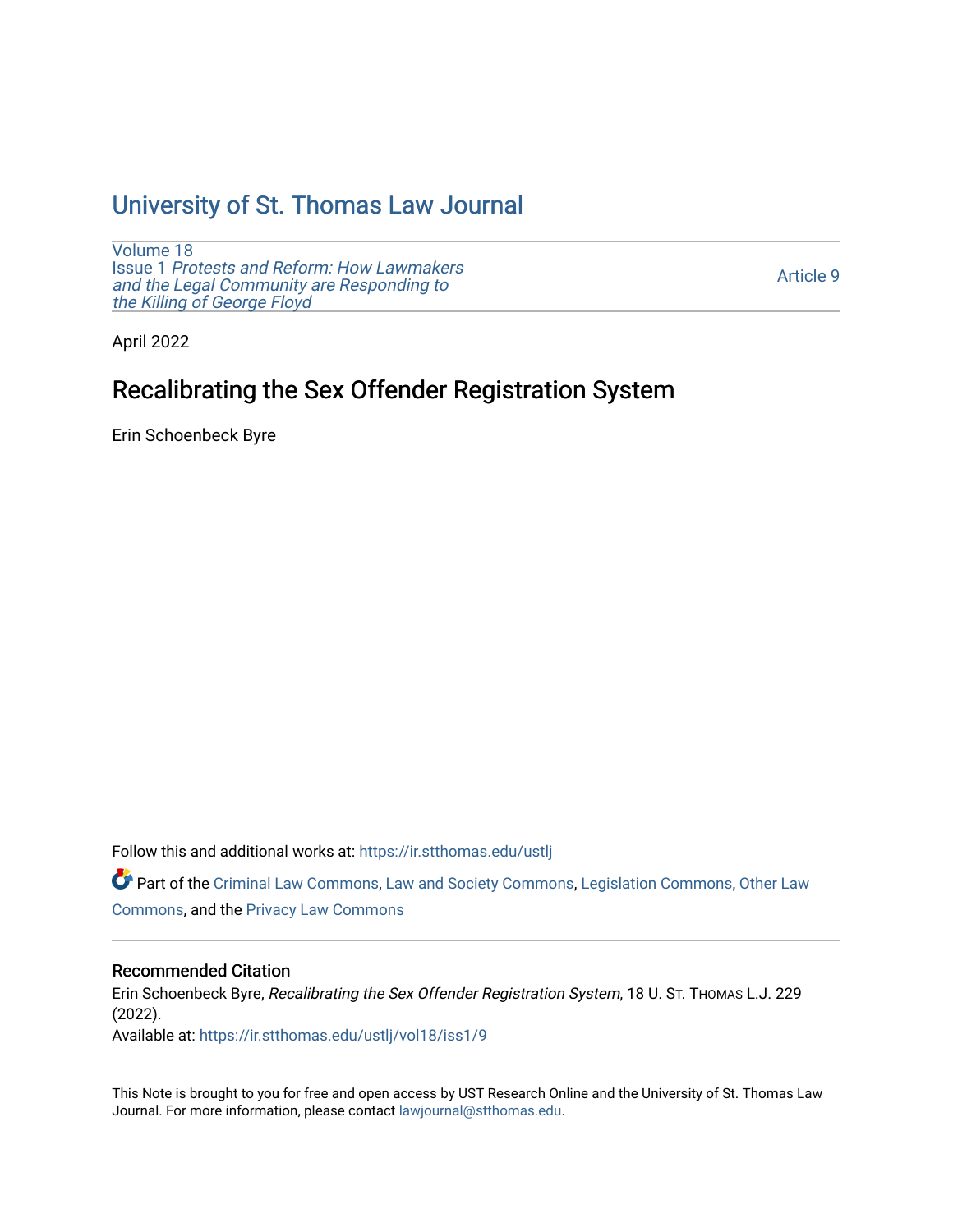### **NOTE**

# **RECALIBRATING THE SEX OFFENDER REGISTRATION SYSTEM**

#### ERIN SCHOENBECK BYRE\*

#### *Forward*:

"Amen, I say to you, whatever you did for one of these least brothers of mine, you did for me." Matthew 25:40.

This paper must be approached with an open mind and heart. All individuals, regardless of what they have done, are humans with emotions, family members, and a desire to improve their lives. While sex offenders are often referred to as the least among us—they are still humans—which instills in them the God-given right to be treated with dignity. Their actions must be reprimanded, but their dignity cannot be destroyed.

| L.   |                                                           | 230 |
|------|-----------------------------------------------------------|-----|
| H.   | OVERVIEW OF FEDERAL SEX OFFENDER LEGISLATION              | 230 |
| III. | THE ORIGINAL POLICY GOALS OF THE SEX OFFENDER             |     |
|      | REGISTRY ARE UNMET BY THE CURRENT SYSTEM                  | 232 |
|      | A. Policy Goal: Protect Society from Sexually Violent     |     |
|      |                                                           | 233 |
|      | B. Policy Goal: Monitor Sex Offenders Due to Their High   |     |
|      |                                                           | 235 |
|      | C. Policy Goal: Provide Law Enforcement with              |     |
|      | Information to Track Sex Offenders                        | 237 |
|      | IV. ADAM WALSH CHILD PROTECTION AND SAFETY ACT'S          |     |
|      |                                                           | 239 |
| V.   | ACKNOWLEDGING THE TRAGEDIES OF SEXUAL ABUSE               | 243 |
| VL.  | RECALIBRATING THE BALANCE IN SEX OFFENDER                 |     |
|      | REGISTRATION LEGISLATION                                  | 246 |
| VII. | RECOMMENDATIONS FOR STATE REGISTRATION SYSTEMS            | 246 |
|      | A. Do Not Require Offense-Based Registration, but Rather, |     |
|      |                                                           | 247 |

<sup>\*</sup> J.D. Class of 2020 University of St. Thomas. This article is dedicated to Ariel Bishop one of the strongest women I know.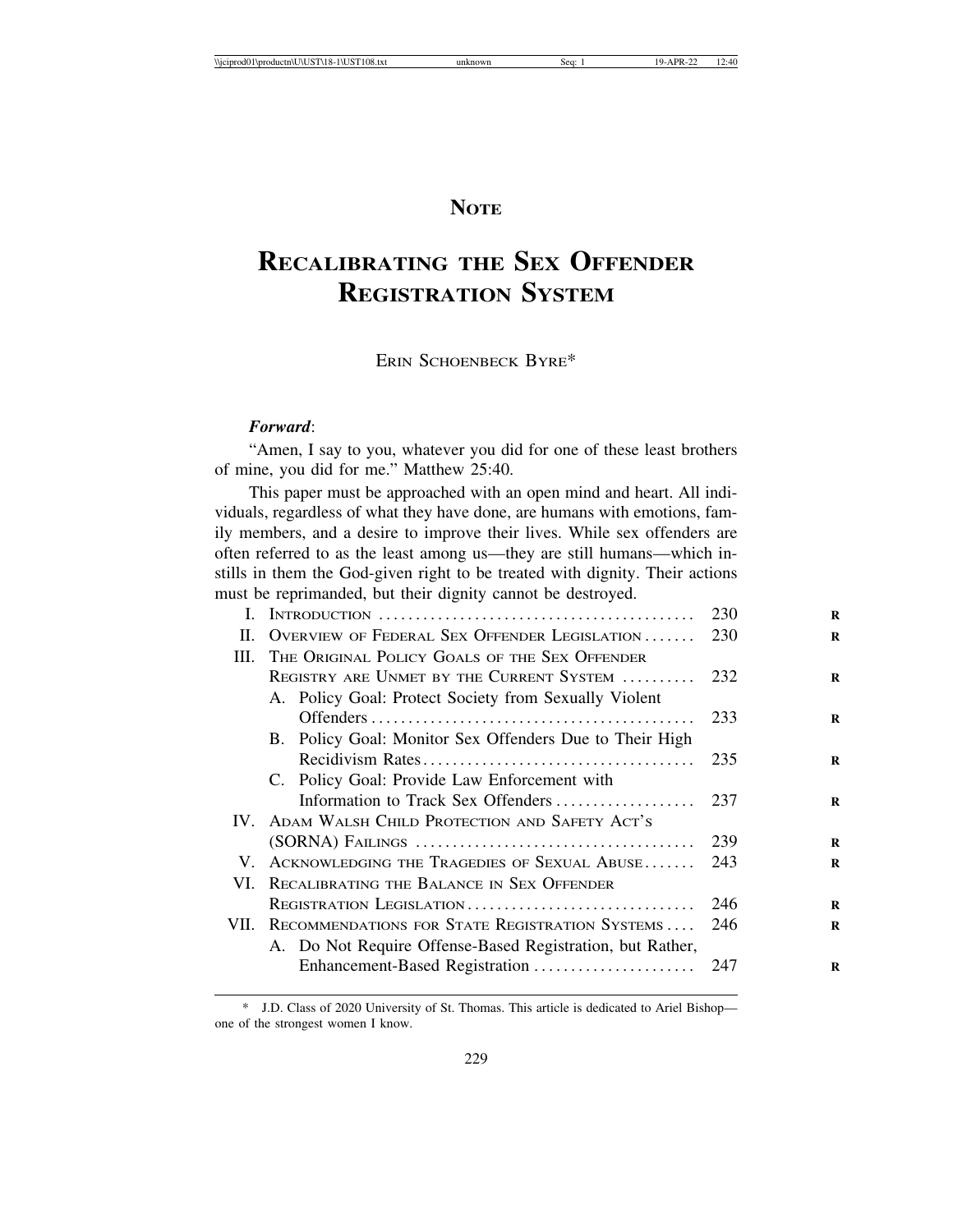| B. Limit the Public's Access to Sex Offenders' Personal |  |
|---------------------------------------------------------|--|
| 248                                                     |  |
| <b>Public Notification Prohibits Offenders from</b>     |  |
| Acquiring Gainful Employment<br>250                     |  |
| 2. Public Notification Can Lead to Vigilante Violence   |  |
| Against Offenders and Their Families<br>251             |  |
| 3. Public Notification Can Decrease Neighborhood        |  |
| 252                                                     |  |
| 4. Public Notification Can Cause a Survivor to Forgo    |  |
| 252                                                     |  |
| C. Limit Sex Offenders' Residency Restrictions<br>252   |  |
| 255                                                     |  |
| E. Reallocate Funds from Registry Upkeep to Survivor    |  |
| Services and Public Education Programs<br>256           |  |
| 258                                                     |  |
|                                                         |  |

#### I. INTRODUCTION

Sex offender registries were enacted to eliminate a societal issue sexual assault. The original legislation attempted to balance the competing interests of the survivors, society, and sex offenders in an effort to arrive at a fair, balanced solution. However, in recent years, federal legislation has moved away from its original policy goals. The result has been an expansive sex offender registration scheme, which impinges upon both states' and sex offenders' rights. Legislation enacted to protect society from a dangerous few now captures a vast group of individuals, many of whom pose little threat of reoffending. Current legislation improperly uses states' resources and prevents non-dangerous offenders from reintegrating into society. Federal legislation must be repealed to allow states to create their own systems that respect all parties' interests and achieve the federal legislation's original goal of preventing sexual offenses.

This paper examines how the registration schemes moved away from their original goals and critiques the Adam Walsh Child Protection and Safety Act. It then acknowledges the involved parties' interests and offers recommendations for maximizing the parties' needs.

#### II. OVERVIEW OF FEDERAL SEX OFFENDER LEGISLATION

In 1994, Congress enacted the Jacob Wetterling Crimes Against Children and Sexually Violent Offender Act (Wetterling Act).<sup>1</sup> This act was the federal government's first step towards establishing its current expansive sex offender registration system. The act mandated states to follow a loose

<sup>1.</sup> Violent Crime Control and Law Enforcement Act of 1994, Pub. L. No. 103-322, 108 Stat. 1796 (1993).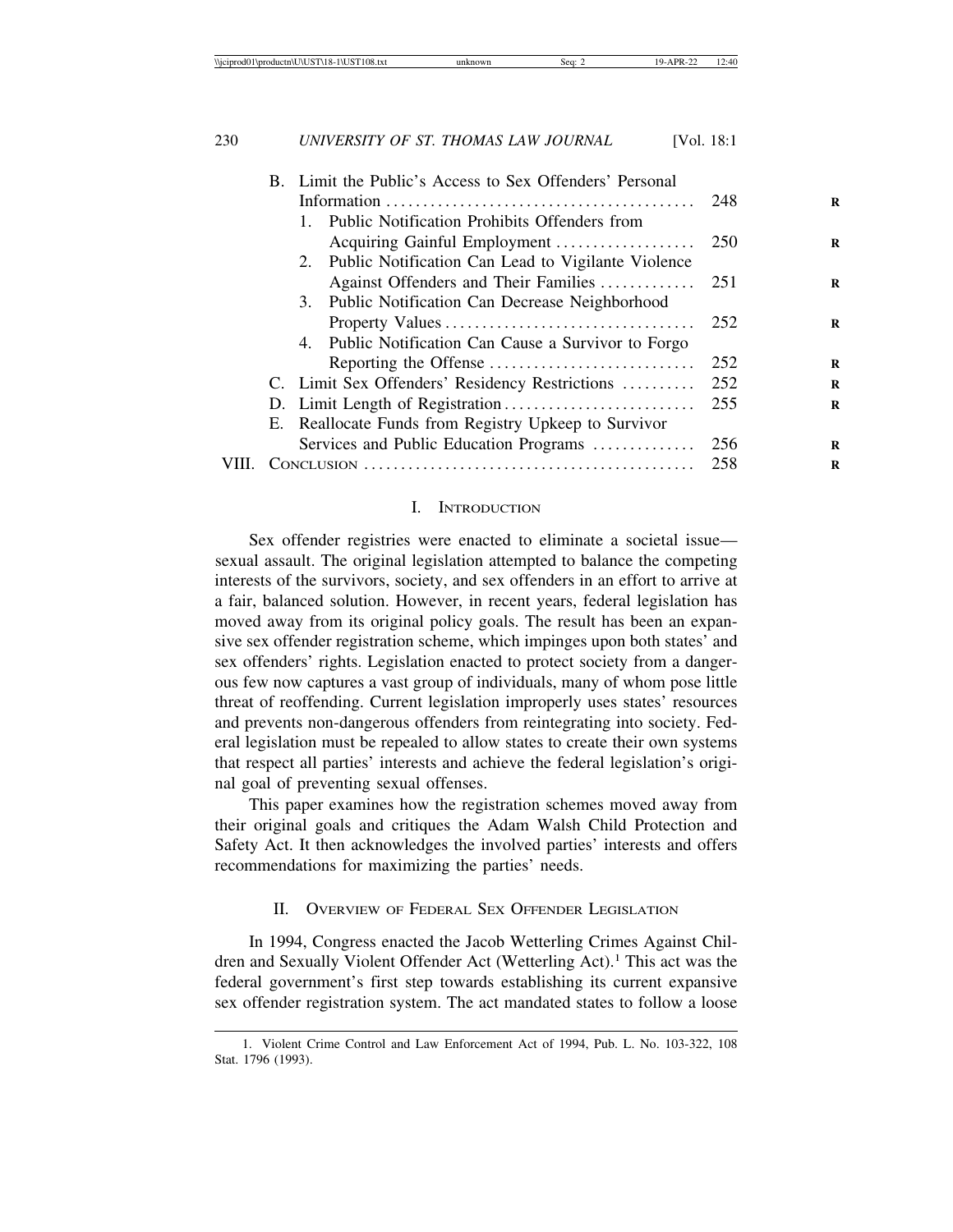set of guidelines when creating their sex offender registries.<sup>2</sup> If states failed to meet these guidelines, they faced losing 10 percent of a grant allocated under the Omnibus Crime Control and Safe Streets Act of 1968.<sup>3</sup> The Wetterling Act limited its registration requirements to individuals who were deemed sexually violent predators and those who committed acts against minors. For this limited group of individuals, their registration requirement lapsed after ten years, or for some, a court determination. The offenders' information was treated as "private data" with law enforcement releasing the information only if it deemed it "necessary to protect the public."<sup>4</sup> Under the act, states were allowed the flexibility to craft registries that fit into their budgets and met their unique citizens' needs.

Following the Wetterling Act, federal legislation began to restrict states' flexibility and expand the costs of implementation and upkeep. The expansions included requiring mandatory public notification;<sup>5</sup> requiring offenders to register in the states where they work, reside, and attend school;<sup>6</sup> mandating states to establish and upkeep a website containing registered offenders' information;<sup>7</sup> and enhancing the requirements for the monitoring and the transmission of information.<sup>8</sup>

In 2006, the expansions culminated in the Adam Walsh Child Protection and Safety Act. Title I of the act is referred to as the Sex Offender Registration and Notification Act (SORNA) and established a comprehensive, national sex offender registration scheme. The act rewrote the requirements for states' sex offender registries. Unlike the Wetterling Act, this new legislation required an extensive and detailed set of requirements for states to follow. It expanded both the definition of sex offenses requiring registration and states' public notification requirements.<sup>9</sup> SORNA required states to establish a three-tier system, which categorized individuals based on their offense, as opposed to their threat to public safety.10 It set forth a detailed list of information that states must collect and include in their registries.<sup>11</sup> The act expanded registration periods to a minimum of fifteen years.<sup>12</sup> It

<sup>2.</sup> *Id.*

<sup>3.</sup> *Id.*

<sup>4.</sup> *Id.*

<sup>5.</sup> Megan's Law, Pub. L. No. 104-145, sec. 2, § 170101(d), 110 Stat. 1345, 1345 (1996).

<sup>6.</sup> Departments of Commerce, Justice, and State, the Judiciary, and Related Agencies Appropriations Act, Pub. L. No. 105-119, sec. 115, §§ 170101, 170102, 111 Stat. 2440, 2461–67 (1997).

<sup>7.</sup> PROTECT Act, Pub. L. No. 108-21, sec. 604, § 170101(e)(2), sec. 605, § 170101, sec. 606, § 170101(i)(3), 117 Stat. 650, 688 (2003).

<sup>8.</sup> Pam Lychner Sexual Offender Tracking and Identification Act of 1996, Pub. L. No. 104- 236, sec. 2, § 170102(g)(5)(C)(i), 110 Stat. 3093, 3095 (1996).

<sup>9.</sup> Adam Walsh Child Protection and Safety Act of 2006, Pub. L. No. 109-248, 120 Stat. 587 (2006) (codified at 42 U.S.C. § 16901).

<sup>10.</sup> *Id.*

<sup>11.</sup> *Id.*

<sup>12.</sup> *Id.*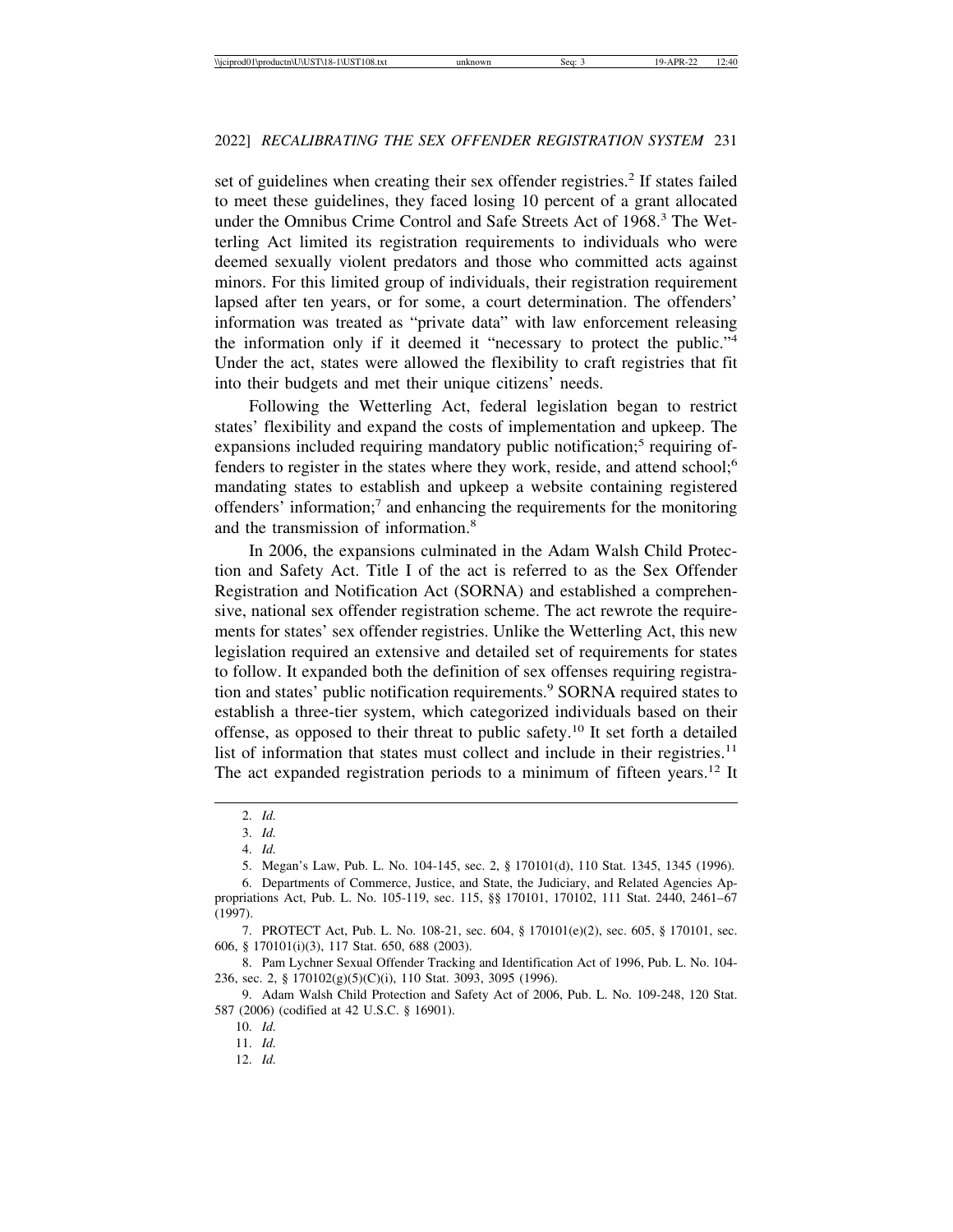specifically laid out how states must format their websites' query functions and the software they must adopt.13 To determine if states were meeting SORNA's long list of requirements, the act created the Office of Sex Offender Sentencing, Monitoring, Apprehending, Registering, and Tracking (SMART Office).14 The SMART Office monitors states' sex offender registries to ensure they are in compliance with SORNA. If states are found to be noncompliant, they lose 10 percent of a federal law enforcement grant.<sup>15</sup>

Unlike the Wetterling Act, SORNA restricts a state's ability to be creative with its resources. It expanded registration time periods and increased the number of individuals states were required to place on their registries, while setting forth a detailed set of requirements states' registration and notification systems must follow. SORNA removed from states their autonomy to choose a system compatible to their unique geographic and constituency needs.

#### III. THE ORIGINAL POLICY GOALS OF THE SEX OFFENDER REGISTRY ARE UNMET BY THE CURRENT SYSTEM

As the federal government expanded its sex offender legislation, it began to move away from the registration system's original purpose. When the federal government enacted the Wetterling Act, it was following the lead of various states and municipalities that had enacted offender registries. While the jurisdictions' registration requirements varied, a common thread throughout was their reasons and goals for enacting a registry.<sup>16</sup> Their goals were: (1) to protect society from sexually violent offenders;<sup>17</sup> (2) to monitor sex offenders due to their high recidivism rates;<sup>18</sup> and (3) to provide law enforcement with information to track sex offenders.<sup>19</sup>

17. "[T]he registration program's original purpose—to promote public safety." Reynolds v. State, 385 S.W.3d 93, 100 (Tex. App. 2012), aff'd, 423 S.W.3d 377 (Tex. Crim. App. 2014); *See also* State v. Smith, 780 N.W.2d 90, 109 n.8 (Wis. 2010).

18. "The purpose of the sex offender registration and notification statutes is to protect the public from the danger and propensity for recidivism of convicted sex offenders." Helman v. State, 784 A.2d 1058, 1075 (Del. 2001).

<sup>13.</sup> *Id.* at 596 ("The jurisdiction shall maintain the Internet site in a manner that will permit the public to obtain relevant information for each sex offender by a single query for any given zip code or geographic radius set by the user. The jurisdiction shall also include in the design of its Internet site all field search capabilities needed for full participation in the Dru Sjodin National Sex Offender Public Website . . . ").

<sup>14.</sup> *Id.*

<sup>15. 34</sup> U.S.C. § 20927 (2017).

<sup>16.</sup> L.A.M.C. § 52.38(a) (1946); ALA. CODE § 13A-11-202 (1975); OHIO REV. CODE ANN. § 2950 (West 1963); NEV. REV. STAT. § 147 (1961); WASH. REV. CODE ANN. §§ 4.24.550, 9A.44.130 (West 1997).

<sup>19. &</sup>quot;The purpose of section 290 is to assure that persons convicted of the crimes enumerated therein shall be readily available for police surveillance at all times because the Legislature deemed them likely to commit similar offenses in the future." Barrows v. Mun. Ct., 464 P.2d 483, 486 (Cal. 1970) (citing Kelly v. Mun. Ct., 324 P.2d 990, 994 (Cal. Ct. App. 1958)).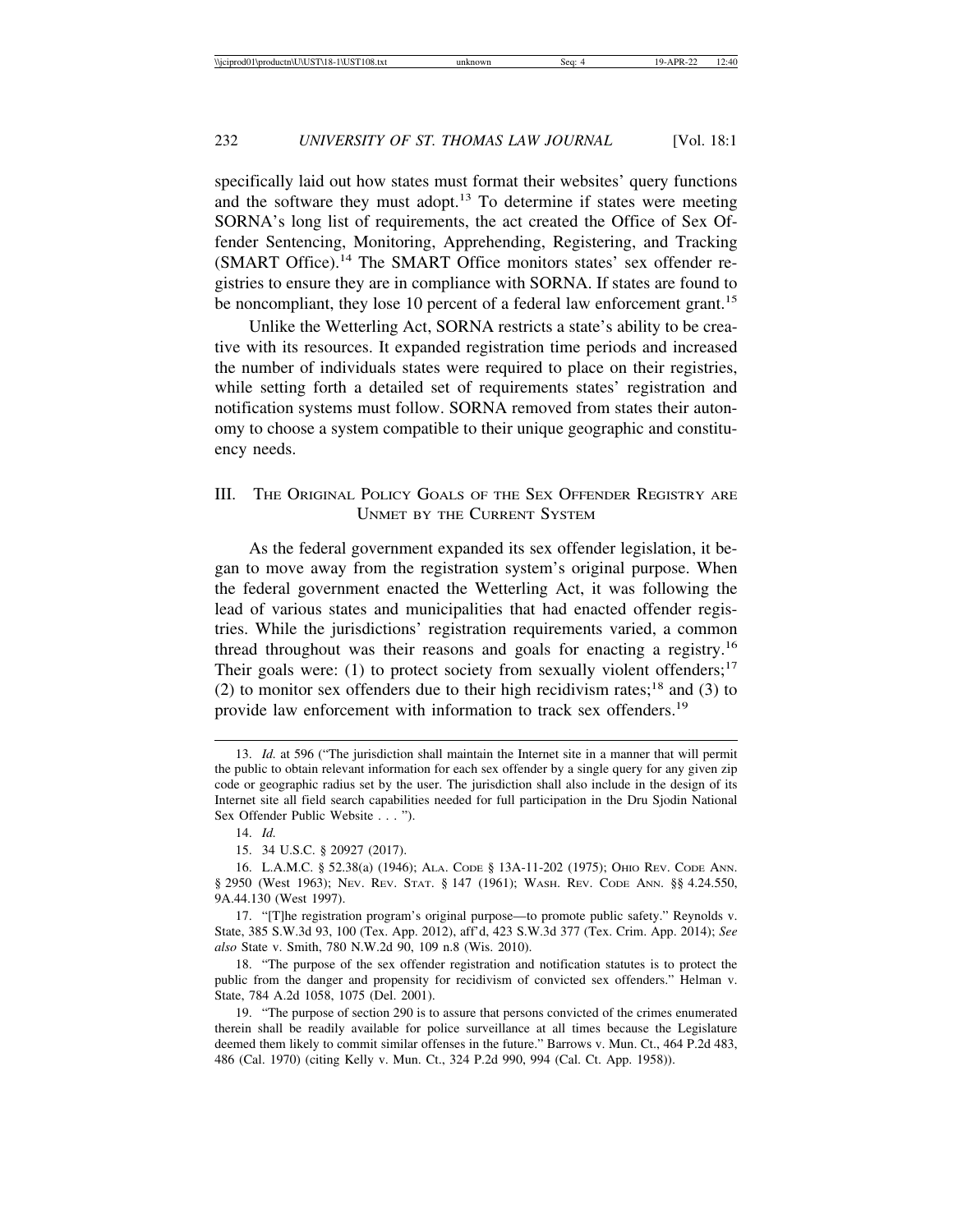While initial state and federal legislation was narrowly tailored to meet these goals, as the years and legislation progressed the class of individuals requiring registration and the registrations' requirements expanded to unnecessary lengths. As a result, the registries moved away from their intended purposes and began to impinge upon states' and offenders' rights.

#### *A. Policy Goal: Protect Society from Sexually Violent Offenders*

Society appropriately places sexual offenses on the list of the most heinous crimes one can commit against another. This is most likely due to survivors of sexual abuse remaining alive. Survivors are forced to endure the offense's physiological and physical scars for the remainder of their lives.20 These grave effects justify *law enforcements'* monitoring of a *limited* class of repeat offenders.

Recently, based upon the belief that it would protect society, legislation has expanded the class of individuals who can access the information contained in the sex offender registries from sole law enforcement access to general public access.<sup>21</sup> While it may be warranted to grant the public access to a few violent offenders' information, legislation has permitted the general public to access the personal information of the majority of the individuals classified as sex offenders. General public access to the sex offender registry does little to protect society. To the contrary, it lures individuals into a false sense of security and diverts resources from efforts aimed at protecting society from the violent few.

In order for public disclosure to be effective, citizens attempting to monitor the sex offenders in their vicinity must check the registry weekly to ensure a new offender has not moved into their area; they must stay informed of all sex offenders' whereabouts; and they must ensure the individuals they are seeking to protect are not permitted to go near any location where an offender may live, work, or pass. Even if a citizen performs these time-consuming tasks, the registry still may not have its intended effect. Public disclosure assumes the sex offender regularly and accurately updates her or his information and that law enforcement diligently checks in with offenders. The public disclosure of sex offenders' information sounds good in theory, but its real-world application proves to be cumbersome.

The registries' effectiveness is further called to question by the offenders listed on the registries making up a small portion of the individuals who commit new sexual offenses. According to the United States Department of Justice, most offenders have a prior relationship with their victims, like a

<sup>20.</sup> NAT'L VICTIM CTR. AND CRIME VICTIMS RESEARCH AND TREATMENT CTR., RAPE IN AMERICA: A REPORT TO THE NATION 4 (1992), https://evawintl.org/wp-content/uploads/rape\_ in\_america.pdf.

<sup>21.</sup> Final Guidelines for Megan's Law and the Jacob Wetterling Crimes Against Children and Sexually Violent Offender Registration Act, 62 Fed. Reg. 39,009 (July 21, 1997).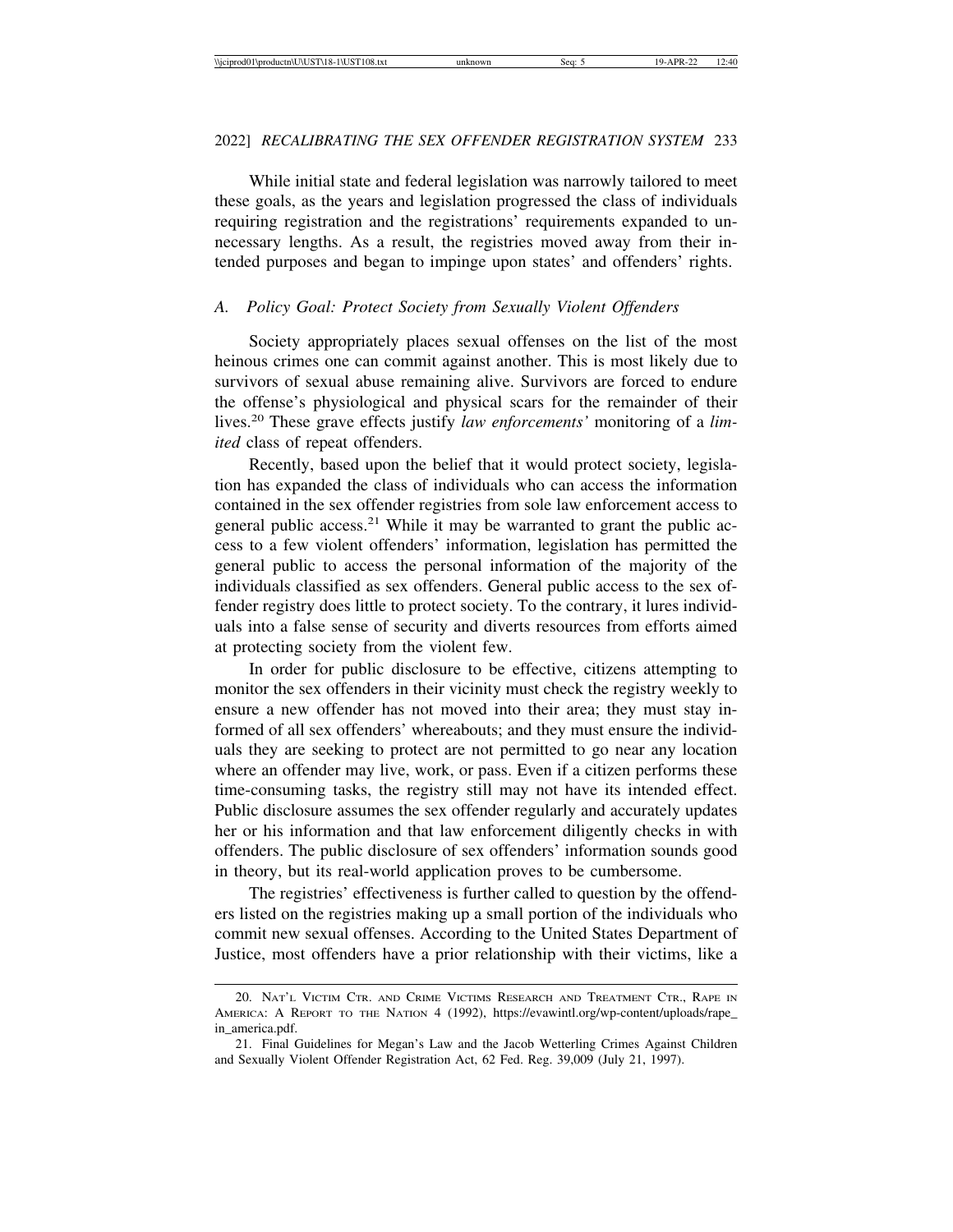relative, friend, or neighbor.<sup>22</sup> Only 7 percent of juvenile sexual offenses are committed by strangers.23 While individuals may believe they can protect themselves if they know where former sex offenders are located, this rationale diverts society's focus from the individuals most likely to commit future offenses—*known* acquaintances. The focus should rather be aimed at youth education programs promoting consensual sex and on mechanisms empowering individuals to report sexual abuse in the home. The public disclosure of *strangers'* information does not protect society from the individuals most likely to commit a new sex offense—those who are invited into the home.

The registry next fails to protect society because most sex offenses are committed by first-time offenders. Legislators often justify the public's access to a registry's information on the rationale that it will help parents protect their children from sexually violent predators.<sup>24</sup> The unfortunate reality is that an individual must commit an offense to appear on the registry, and the majority of sexual offenses are committed by first-time, non-registered offenders.25 As a result, public resources are spent protecting society from individuals less prone to offend. Earlier enacted sex-offender legislation curbed this dilemma by placing only those deemed a *threat to public* safety on the registry.<sup>26</sup> This process ensured individuals focused their attention on offenders who posed a real threat and the public's resources were effectively used on the violent few. Current legislation aimed at public disclosure of all sex offenders' information includes individuals who arguably pose little threat to society.

Finally, while proponents claim public disclosure is necessary because all individuals on the registry are sexually violent predators, recent years have made this statement untrue. While certain offenders are violent, states have expanded their registries to encompass a variety of non-violent of-

23. SNYDER, *supra* note 22.

<sup>22.</sup> LAWRENCE A. GREENFELD, BUREAU OF JUSTICE STATISTICS, NCJ 163392, SEX OFFENSES AND OFFENDERS: AN ANALYSIS OF DATA ON RAPE AND SEXUAL ASSAULT iii (1997) ("Based on police-recorded incident data, in 90% of the rapes of children younger than 12, the child knew the offender; two thirds of the victims 18 to 29 years old had a prior relationship with the rapist."); HOWARD N. SNYDER, BUREAU OF JUSTICE STATISTICS, NCJ 182990, SEXUAL ASSAULT OF YOUNG CHILDREN AS REPORTED TO LAW ENFORCEMENT: VICTIM, INCIDENT AND OFFENDER CHARACTERIS-TICS 10 (2000) (concluding that 34 percent of youth victims were sexually assaulted by a family member; 59 percent were assaulted by acquaintances; 7 percent were assaulted by strangers).

<sup>24. &</sup>quot;The term 'sexually violent predator' means a person who has been convicted of a sexually violent offense and who suffers from a mental abnormality or personality disorder that makes the person likely to engage in predatory sexually violent offenses." 42 U.S.C. § 14071 (1997) (repealed 2009).

<sup>25.</sup> PATRICK A. LANGAN, ERICA L. SCHMITT & MATTHEW R. DUROSE, BUREAU OF JUSTICE STATISTICS, NCJ 198281, RECIDIVISM OF SEX OFFENDERS RELEASED FROM PRISON IN 1994 11 (2003).

<sup>26. &</sup>quot;[T]he designated State law enforcement agency . . . may release relevant information that is *necessary to protect the public* concerning a specific person required to register under this section . . . " 42 U.S.C. § 14071 (1997) (repealed 2009) (emphasis added).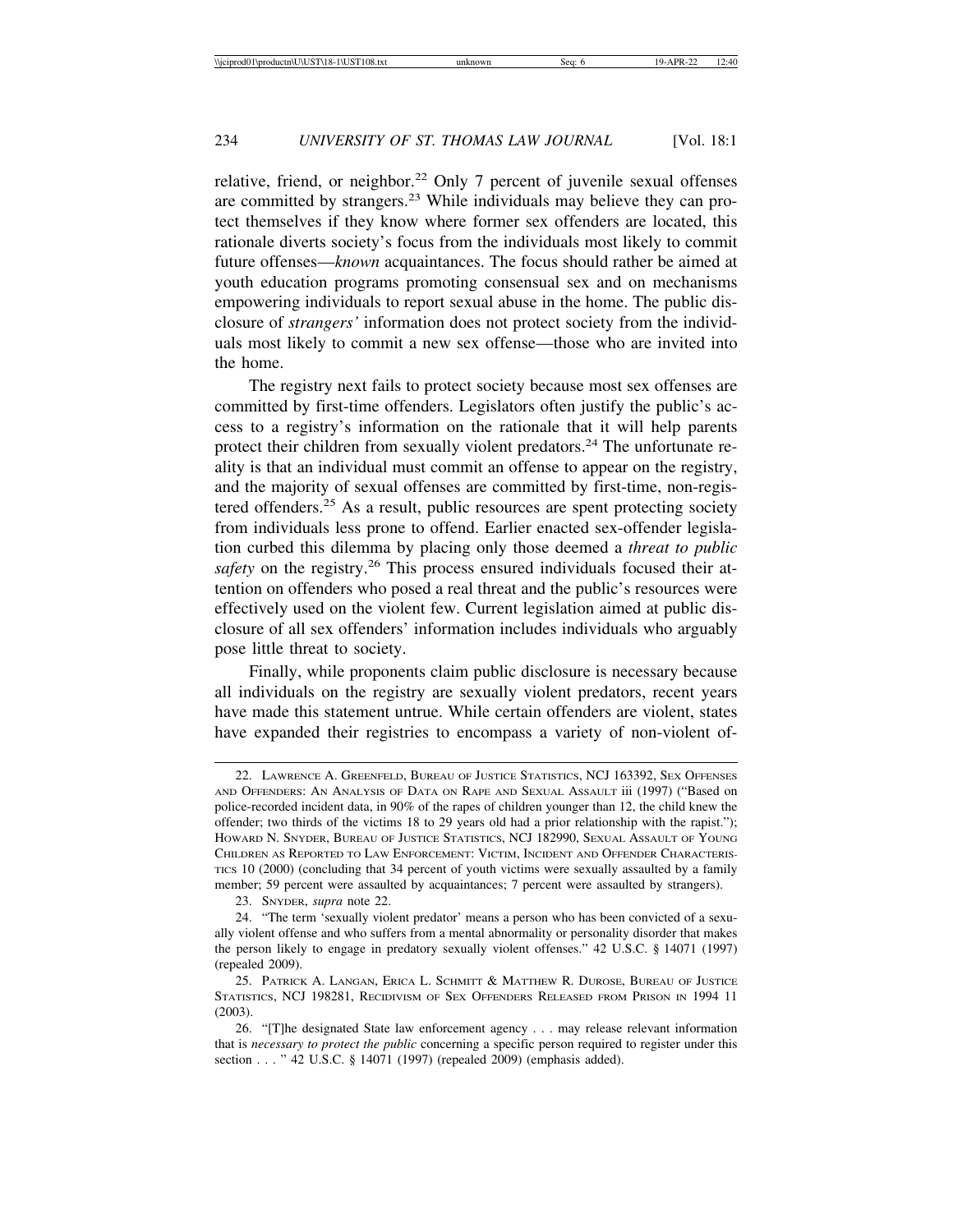fenses. These offenses can include indecent exposure, $27$  sexual assault of an animal,<sup>28</sup> prostitution with HIV,<sup>29</sup> public intercourse,<sup>30</sup> and public urination.31 Registries group diverse individuals and offenses into one registration system. The registries only differentiate offenders by tiers, which determine the offender's length of registration.<sup>32</sup> This catch-all registration system fails to account for offenders' differing levels of culpability and violence. Under current legislation, a nineteen-year-old senior girl convicted of having sex with her fourteen-year-old freshman boyfriend can face the same registration requirements as a thirty-year-old man who rapes an eight-year-old girl.<sup>33</sup> The only difference between these individuals' registration requirements may be their length of registration and check-in frequency.34 Legislation intended to protect society from violent sexual offenders has spread too broad a net, catching individuals who pose little, if any, threat to society. By limiting a registry's access, the public's attention will be focused on those most likely to reoffend. This will allow states to redirect their saved resources towards more efficient law enforcement monitoring tools.

#### *B. Policy Goal: Monitor Sex Offenders Due to Their High Recidivism Rates*

Proponents often justify registries on the belief that all sex offenders are highly likely to reoffend.35 Original registration schemes tailored their requirements to capture only individuals likely to reoffend.<sup>36</sup> Recent legislation changed this process by grouping all offenders together, even if their propensity to reoffend was minimal.<sup>37</sup> The result has been legislation moving away from its intended goal of monitoring high-risk offenders into a wasteful scheme spending resources monitoring low-risk offenders.

32. "Except as provided in this section, each jurisdiction shall make available on the Internet, in a manner that is readily accessible to all jurisdictions and to the public, all information about *each sex offender* in the registry." 34 U.S.C. § 20920 (2017) (emphasis added).

33. *See* 34 U.S.C. § 20911 (2017) (defining registerable offenses).

34. *See* 34 U.S.C. § 20915 (2017) (determining duration of registration requirement). SORNA's guidelines do not require the public disclosure of a Tier 1 offender's information if he or she did not commit an offense against a minor; however, many jurisdictions require Tier 1 offenders' information to be publicly disclosed.

35. Helman v. State, 784 A.2d 1058, 1075 (Del. 2001).

36. *See* Violent Crime Control and Law Enforcement Act of 1994, Pub. L. No. 103-322, 108 Stat. 1796 (1993).

37. *See* Adam Walsh Child Protection and Safety Act of 2006, Pub. L. No. 109-248, 120 Stat. 587 (grouping all offenders into a three-tier classification system based on their committed offense).

<sup>27.</sup> ALA. CODE § 15-20A-5 (2019).

<sup>28.</sup> OR. REV. STAT. ANN. § 163A.005 (West 2020).

<sup>29.</sup> TENN. CODE ANN. § 40-39-202 (West 2019).

<sup>30.</sup> ARIZ. REV. STAT. § 13-1403 (2011).

<sup>31.</sup> IDAHO CODE ANN. § 18-8304 (West 2019).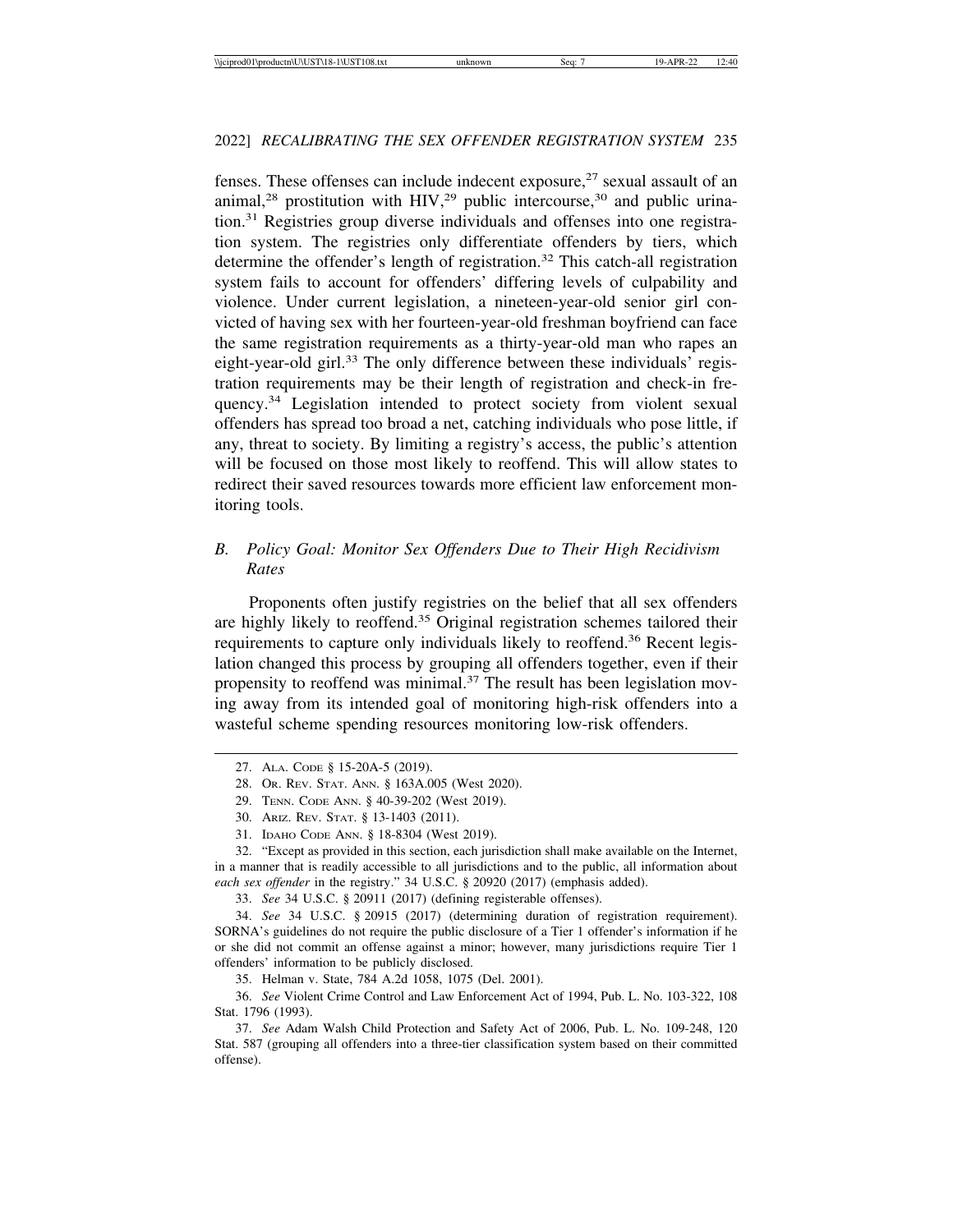The original piece of federal legislation, the Wetterling Act, narrowly tailored its public registration requirement to offenders with *high propensities* to reoffend.38 Recent legislation changed course by expanding registration requirements to *all* offenders convicted of *specific* offenses.39 Offensebased registration schemes ignore the reality that an offender's propensity to reoffend is not determined by the offense committed, but rather by an individual's specific characteristics, which can include: an extensive criminal history, the age of the offender, a preference for male child victims, and a history of victimizing strangers.<sup>40</sup>

Further, studies show that sexual offenders are less likely to reoffend than individuals convicted of other offenses.<sup>41</sup> Sexual offenders are less likely to reoffend than those who commit robbery, assault, property, drug, and public order crimes; the only offenders less likely than sex offenders to reoffend are those who commit murder.<sup>42</sup> Yet, sex offenders are held to a monitoring regime unseen in other offenses' sentencing requirements.

Additionally, the studies claiming that sexual offenders have high recidivism rates are difficult to qualify because each study provides differing percentages and timeframes for re-offense. The data ranges from 5.3 percent of offenders reoffending in a three-year period;<sup>43</sup> to 2.2 percent, 4.8 percent, and 6.5 percent reoffending in a one-year, three-year, and five-year period, respectively;<sup>44</sup> to 13.4 percent reoffending after four to five years;<sup>45</sup> to 27 percent reoffending in a fifteen-year period.<sup>46</sup> The data is across the board, and as a result, proponents should be wary to rest their justification for monitoring on a foundation that is supported by differing results.

41. LANGAN, SCHMITT & DUROSE, *supra* note 25; Lisa L. Sample & Timothy M. Bray, *Are Sex Offenders Dangerous?,* 3 CRIMINOLOGY & PUB. POL'Y 59, 59–82 (2003); R. Karl Hanson, Heather Scott & Richard A. Steffy, *A Comparison of Child Molesters and Nonsexual Criminals: Risk Predictors and Long-Term Recidivism*, 32 J. RES. CRIME DELINQ. 325, 325–337 (1995).

42. Mariel Alper & Matthew R. Durose, *Recidivism of Sex Offenders Released from State Prison: A 9-Year Follow-Up*, U.S. DEP'T. JUST. 4 (2019), https://bjs.ojp.gov/content/pub/pdf/ rsorsp9yfu0514.pdf.

43. LANGAN, SCHMITT & DUROSE, *supra* note 25.

44. Sample & Bray, *supra* note 41.

45. R. Karl Hanson & Monique T. Bussi`ere, *Predicting Relapse: A Meta-Analysis of Sexual Offender Recidivism Studies*, 66 J. CONSULTING AND CLINICAL PSYCH. 348, 348–362 (1998).

<sup>38. 42</sup> U.S.C. § 14071 (1997) (repealed 2009).

<sup>39.</sup> *See* OFFICE OF JUSTICE PROGRAMS, SENTENCING, MONITORING, APPREHENDING, REGIS-TERING AND TRACKING (SMART), THE NATIONAL GUIDELINES FOR SEX OFFENDER REGISTRATION AND NOTIFICATION 15–16 (2008), https://smart.gov/pdfs/final\_sornaguidelines.pdf.

<sup>40.</sup> ANDREW J. R. HARRIS & R. KARL HANSON, PUBLIC SAFETY AND EMERGENCY PREPARED-NESS CANADA, SEX OFFENDER RECIDIVISM: A SIMPLE QUESTION 11 (2004), https:// www.publicsafety.gc.ca/cnt/rsrcs/pblctns/sx-ffndr-rcdvsm/index-en.aspx#a07.

<sup>46.</sup> Elizabeth J. Letourneau, Jill S. Levenson, Dipankar Bandyopadhyay, Debajyoti Sinha & Kevin S. Armstrong, *Evaluating the Effectiveness of Sex Offender Registration and Notification Policies for Reducing Sexual Violence against Women*, MED. UNIV. OF S.C. (Sept. 2010), https:// www.ncjrs.gov/pdffiles1/nij/grants/234598.pdf (This report was created through a grant from the U.S. Department of Justice to provide information on the effectiveness of sex offender registries.).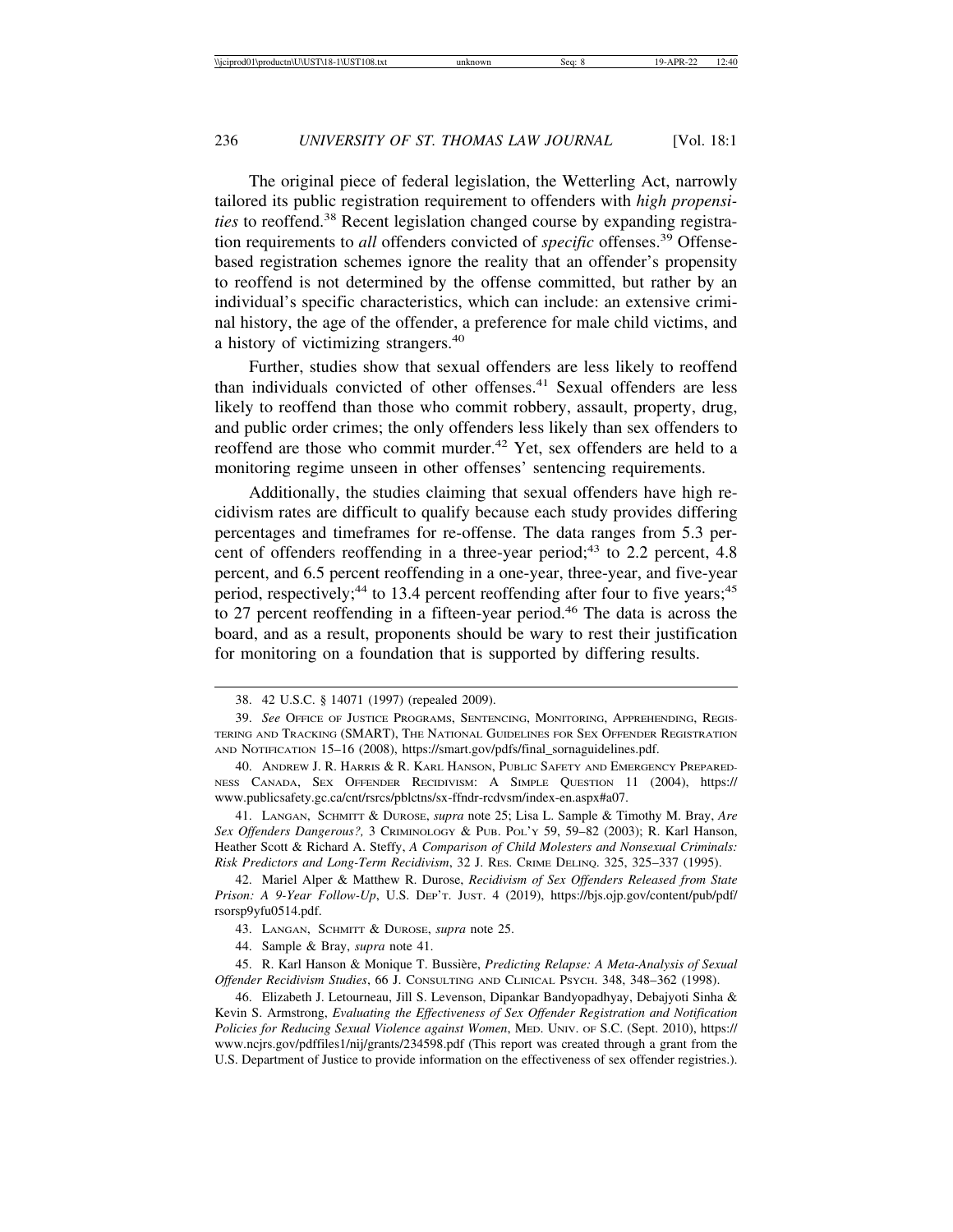An explanation for the discrepancies in recidivism rates may be due to the fact that a variety of offenses are classified as sexual offenses. The Department of Justice acknowledges the challenge of creating a complete and accurate accounting of the extent of sexual offenses.<sup>47</sup> The difficulties arise due to the definition of a "sexual offense" varying across jurisdictions.<sup>48</sup> A sex crime committed in one state might not be classified as a sex crime in an adjacent state.49 The issue is compounded by recidivism rates varying amongst different sexual offenses. Incest offenders recidivate at a significantly lower rate than offenders who target victims outside the family.<sup>50</sup> Child molesters with male victims recidivate at significantly higher rates than offenders with female victims.<sup>51</sup> The expansion of legislation to include all offenders convicted of a specific offense, opposed to individuals likely to recommit the offense, has moved registration regimes away from their intended policy goal—to ensure only those likely to reoffend are monitored.

#### *C. Policy Goal: Provide Law Enforcement with Information to Track Sex Offenders*

Law enforcement personnel were the only individuals who could access the first sex offender registries.52 The goal of early legislation was to provide law enforcement the ability to regularly monitor offenders by ensuring that, if an offender reoffended, law enforcement could quickly locate and apprehend the individual.<sup>53</sup> However, in recent years, states have expanded law enforcement's monitoring to unnecessary lengths.<sup>54</sup> By magnifying the scope of the registry's original goal, society risks expanding, to oppressive lengths, the government's ability to monitor its citizens.

Excessive monitoring began with the Adam Walsh Child Protection and Safety Act, which condoned the use of global positioning systems (GPS) to monitor sex offenders.55 As a result, states have moved towards requiring sex offenders, upon release, to wear a GPS monitor for potentially the rest of their lives.<sup>56</sup> While the Supreme Court determined this practice

55. 42 U.S.C. § 16981(b) (2012) (current version at 34 U.S.C. §20981) (authorizing a pilot program to study the effectiveness of electronic monitoring of sex offenders).

56. *See, e.g.*, CAL. PENAL CODE § 3004(b) (2012). ("Every inmate who has been convicted for any felony violation of a 'registerable sex offense' . . . or any attempt to commit any of the

<sup>47.</sup> Jane Wiseman, *Incidence and Prevalence of Sexual Offending (Part I),* U.S. DEP'T OF JUST. 1 (2015), https://www.smart.gov/pdfs/IncidenceandPrevalenceofSexualOffending.pdf.

<sup>48.</sup> *Id.*

<sup>49.</sup> *Id.*

<sup>50.</sup> Hanson & Bussière, supra note 45.

<sup>51.</sup> Hanson & Bussière, supra note 45.

<sup>52.</sup> CAL. PENAL CODE § 290 (West 1985).

<sup>53.</sup> People v. Hofsheier, 129 P.3d 29, 34 (Cal. 2006).

<sup>54.</sup> *See* NAT'L CONFERENCE OF STATE LEGISLATURES, STATE LEGISLATION ON GPS TRACK-ING OF SEX OFFENDERS (2006), https://www.npr.org/programs/morning/features/2006/oct/prop83/ ncsl\_gps.pdf.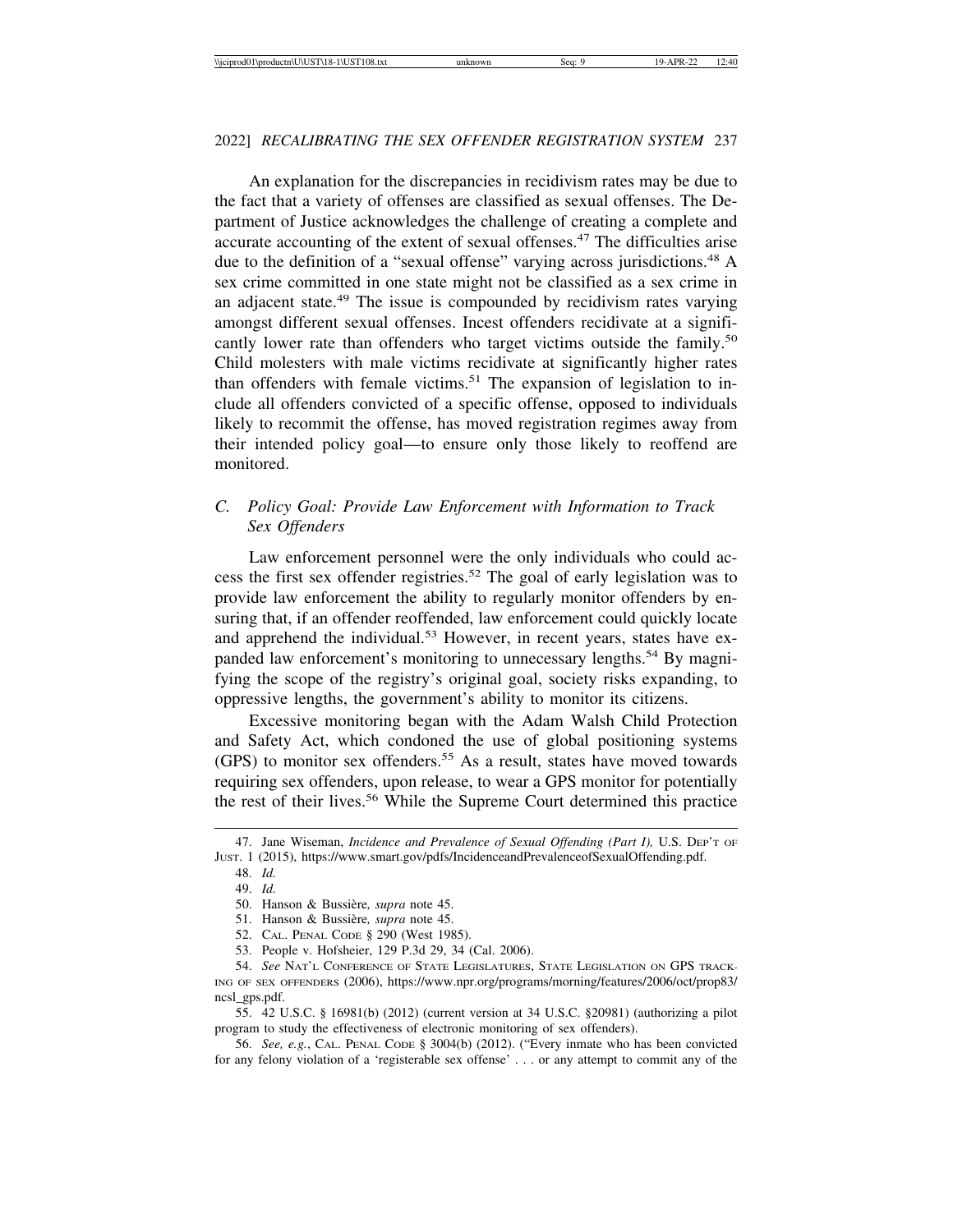to be a search under the Fourth Amendment, the Court has yet to hold that the GPS monitoring of sex offenders is unconstitutional.<sup>57</sup>

At first glance, this practice appears to follow lockstep with the registry's original goal of enhancing law enforcement surveillance. However, once an offender serves his or her sentence, lists his or her personal information on a public registry, and follows the state's employment, licensing, housing, and check-in requirements, when do the costs, effectiveness, and oppressive nature of the requirements go too far while holding little value?<sup>58</sup>

The effects of GPS tracking create repercussions which echo outside the stated goal of law enforcement surveillance. First, certain states require offenders to pay for their lifetime GPS monitoring systems.59 While this removes the financial burden from the state, it places a lifetime burden on the offender who already faces employment and financial hurdles. The effect is a monthly fine the offender must pay for his or her crime.

The next issue results from legislation permitting the device to be used to prohibit offenders from being within  $100-250$  feet of certain areas.<sup>60</sup> This leads to the legislation banning offenders, sometimes for life, from dropping their child off at school, applying for certain employment opportunities, attending their child's functions, and joining various community and volunteer activities. It can ban offenders from creating a support network, which can be key to an offender's recovery.

Additionally, the logistics of the monitoring system create implications for both law enforcement and the offender. First, offenders may be unable to swim or take a bath with the GPS monitor. Second, the devices frequently malfunction, leading to false violations that law enforcement must follow-up with and report.61 And third, certain offenders are required to exit buildings once every hour to reset the tracking device.<sup>62</sup> While the GPS monitoring of sex offenders may enhance law enforcement access to information, it places a heavy burden on law enforcement's resources and results in oppressive offender restrictions.

above-mentioned offenses and who is committed to prison and released on parole . . . shall be monitored by a global positioning system for life."). *See also* GA. CODE ANN. § 42-1-14(e) (2011); MD. CRIM. PROC. § 11-723(d)(3)(i) (2017); MICH. COMP. LAWS SERV. § 750.520n(1) (LEXIS through Act 81 of 2021 Reg. Legis. Sess.); MO. REV. STAT. § 217.735 (2018); R.I. GEN. LAWS § 11-37-8.2.1 (2020); WIS. STAT. § 301.48 (2018).

<sup>57.</sup> Grady v. North Carolina, 575 U.S. 306, 310 (2015).

<sup>58.</sup> Commonwealth v. Cory, 911 N.E.2d 187, 196–97 (Mass. 2009) (explaining that a lifetime GPS-tracking requirement is "dramatically more intrusive and burdensome" than a registration requirement.).

<sup>59.</sup> *See, e.g.,* CAL. PENAL CODE § 3004(c) (2012).

<sup>60.</sup> *See* WIS. STAT. § 301.48(3)(c) (2011); *see also* NAT'L CONFERENCE OF STATE LEGISLA-TURES, *supra* note 54.

<sup>61.</sup> *See* Philip Bulman, *Sex Offenders Monitored by GPS Found to Commit Fewer Crimes*, 271 NIJ J. 22, 22–25 (2013).

<sup>62.</sup> *See*, *e.g.*, Doe v. Bredesen, 507 F.3d 998, 1002 (6th Cir. 2007).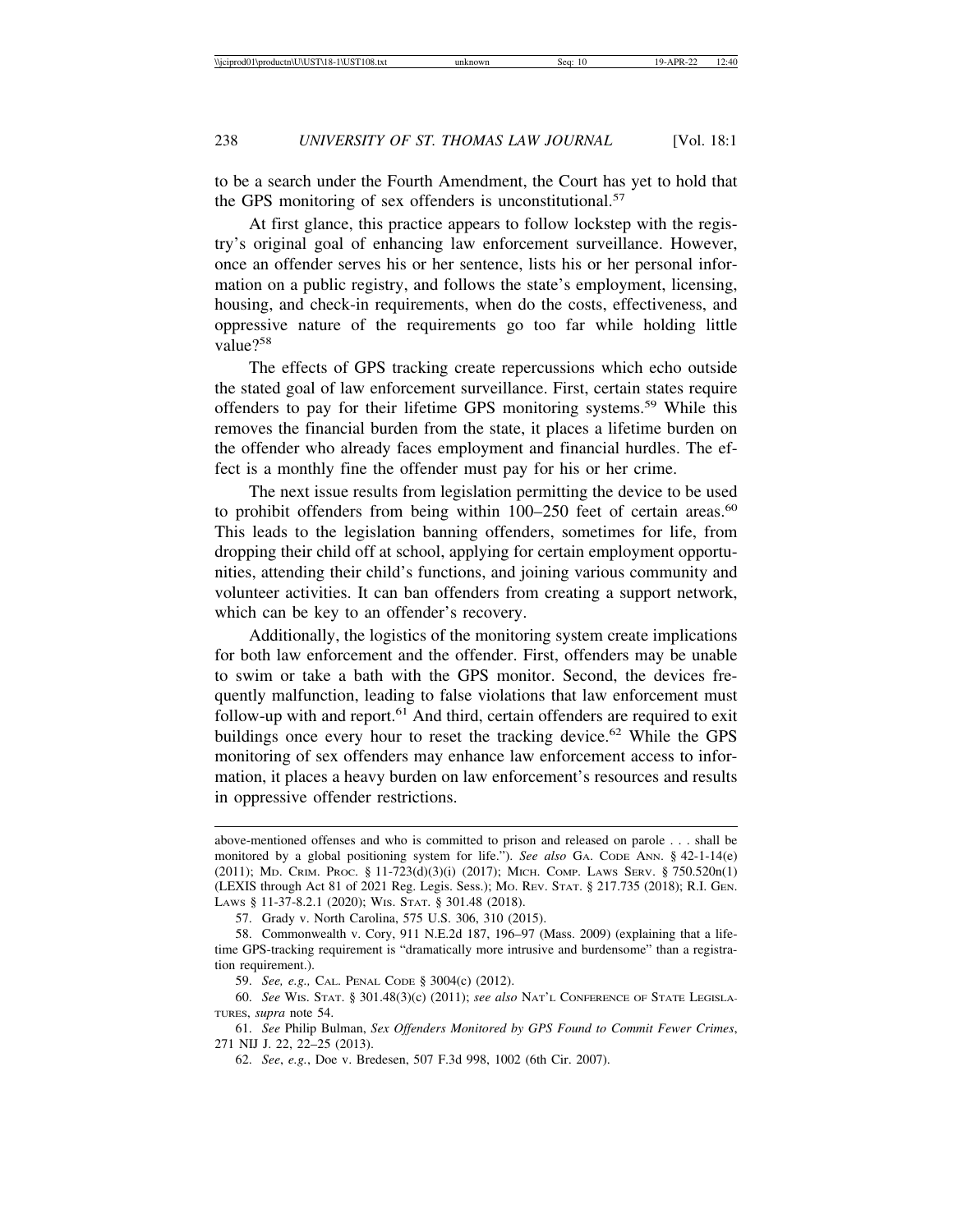Finally, GPS systems act as a modern-day scarlet letter, a lifetime mark the offender must wear notifying the public of a past wrong.<sup>63</sup> While some say this is justified, it goes well-beyond the legislation's justification that law enforcement must be able to monitor an offender's whereabouts.

#### IV. ADAM WALSH CHILD PROTECTION AND SAFETY ACT'S (SORNA) **FAILINGS**

As discussed above, Title I of the Adam Walsh Child Protection and Safety Act—the Sex Offender Registration and Notification Act (SORNA)—increased the requirements for states' sex offender registries. The result has been states struggling to meet SORNA's restrictive guidelines.

In the federal government's twenty-six-year experiment with a registry, it has continuously concluded that the best way to end sexual abuse is to expand the registry. Federal legislation originally established a reasonable set of baseline requirements for states' registries to follow under the Wetterling Act. The legislation focused on "sexually violent predators," "violent offenses," and "offenses against children."64 It required offenders to register for a ten-year period, $65$  and it limited the public's access to the registry.66 As the years progressed and new legislation was enacted, the requirements for the registry have expanded to a system that drains states' resources and impedes offenders from living productive lives.

The expansion culminated in the enactment of SORNA in 2006.<sup>67</sup> The Act's aim was to create continuity amongst the national network of sex offender registries.68 It set baseline standards for states' sex offender registries and public notification systems to follow.69 If a state failed to meet SORNA's baseline, the state lost 10 percent of its federal Edward Byrne Memorial Justice Assistance Grant for each year it remained noncompliant.70 To verify compliance, SORNA created the Office of Sex Offender Sentencing, Monitoring, Apprehending, Registering, and Tracking to review jurisdictional laws, policies, and procedures across fourteen SORNA categories.71 States were judged on whether they:

- 69. 34 U.S.C. § 20912 (2017).
- 70. 34 U.S.C. § 20927 (2017).

<sup>63.</sup> *Id.* at 1011–12.

<sup>64. 42</sup> U.S.C. § 14071(a)(1) (1997) (repealed 2009).

<sup>65. § 14071(</sup>b)(6)(a).

<sup>66. § 14071(</sup>e).

<sup>67.</sup> Adam Walsh Child Protection and Safety Act of 2006, Pub. L. No. 109-248, 120 Stat. 587 (2006) (codified at 42 U.S.C. § 16901).

<sup>68.</sup> *See* OFFICE OF JUSTICE PROGRAMS, *supra* note 39, at 21–26.

<sup>71.</sup> OFFICE OF SEX OFFENDER SENTENCING, MONITORING, APPREHENDING, REGISTERING, AND TRACKING, SEX OFFENDER REGISTRATION AND NOTIFICATION ACT (SORNA) STATE AND TERRI-TORY IMPLEMENTATION PROGRESS CHECK 1 (2019), https://www.smart.gov/pdfs/SORNA-progress -check.pdf.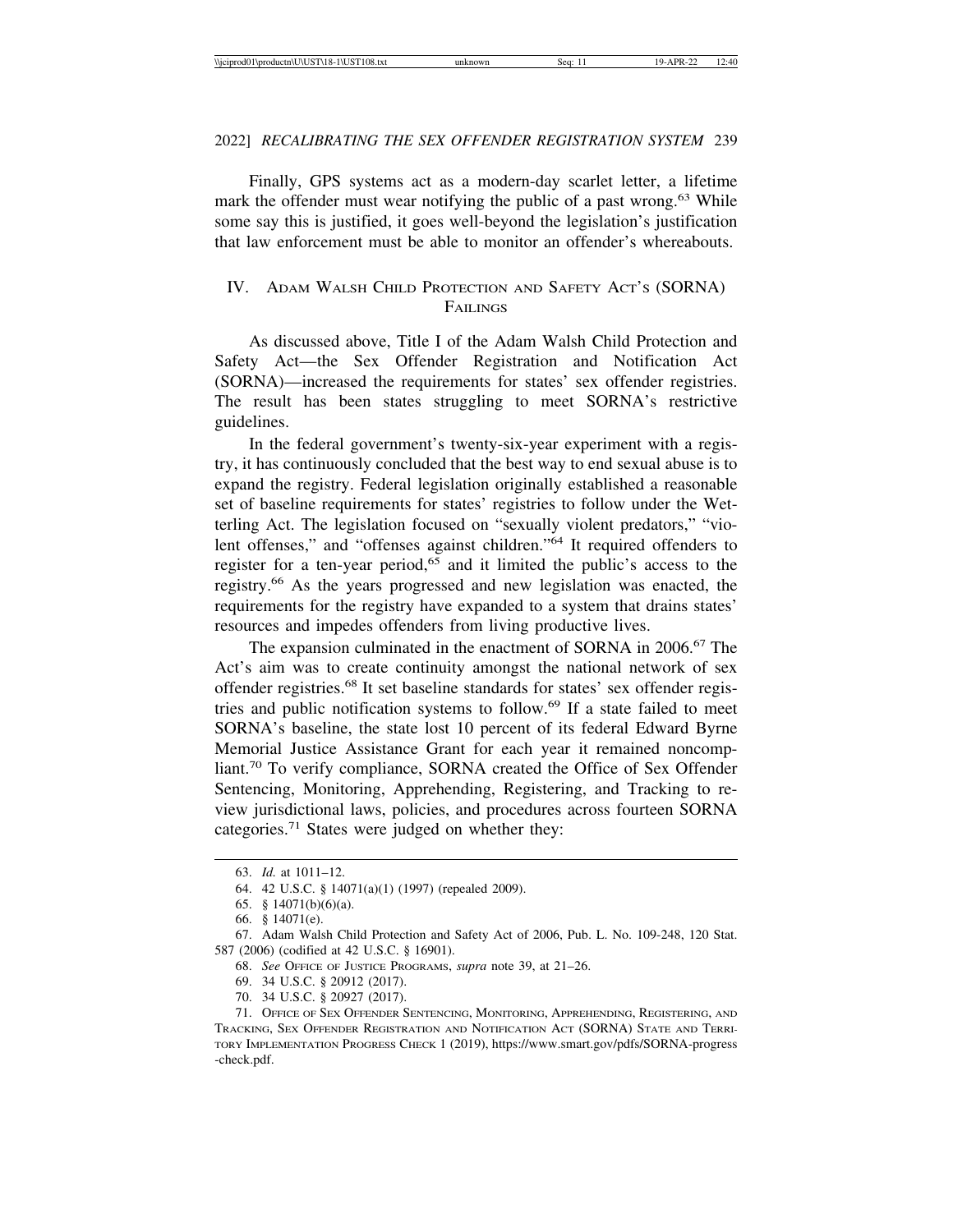- included the required adult and juvenile offenses on their registries;
- retroactively applied registration requirements;
- enacted the appropriate failure to register penalty, notifying, and investigating procedures;
- maintained a public registry with required information;
- immediately notated any changes in an offender's information;
- established an e-mail notification system;
- required any offender who works, attends school, or lives in its jurisdiction to attend in-person check-ins;
- followed an offense-based tiering system;
- provided twenty-one-day advance notification of international travel;
- collected offenders' identification and location information;
- provided information to prosecution and law enforcement agencies; and
- followed information sharing guidelines. $72$

While the requirements the Act placed on states may appear reasonable, the requirements' effects led to economic and judicial waste and caused offenders and their families to undergo unnecessary harms.

As of June 2019, thirty-four states remained non-compliant with SORNA's requirements.73 Many states choose to remain non-compliant due to the costs associated with implementing and managing the registration system.74 The costs included:

- hiring additional administrative personnel;
- installing, learning, and maintaining new software;
- building additional jail and prison space;
- increasing court and administrative needs;
- hiring law enforcement personnel to verify information at more frequent intervals; and
- incurring costs associated with adopting and crafting state laws.<sup>75</sup>

Certain states like Texas and California determined the costs of compliance outweighed the benefits of receiving the public safety grant.<sup>76</sup> Due to SORNA's financial burden, its intended purpose of creating cohesion amongst the states' registries remains unmet. The Act resulted in states being unable to craft systems tailored to protect their unique citizenry.

<sup>72.</sup> *Id*.

<sup>73.</sup> *Id.* at 2–3.

<sup>74.</sup> JUSTICE POL'Y INST., WHAT WILL IT COST TO COMPLY WITH THE SEX OFFENDER REGIS-TRATION AND NOTIFICATION ACT? (2008), https://justicepolicy.org/wp-content/uploads/justicepoli cy/documents/08-08\_fac\_sornacosts\_jj.pdf.

<sup>75.</sup> *Id.*

<sup>76.</sup> Jennifer N. Wang, *Paying the Piper: The Cost of Compliance with the Federal Sex Offender Registration and Notification Act*, 59 N.Y.L. SCH. L. REV. 681, 696 (2014).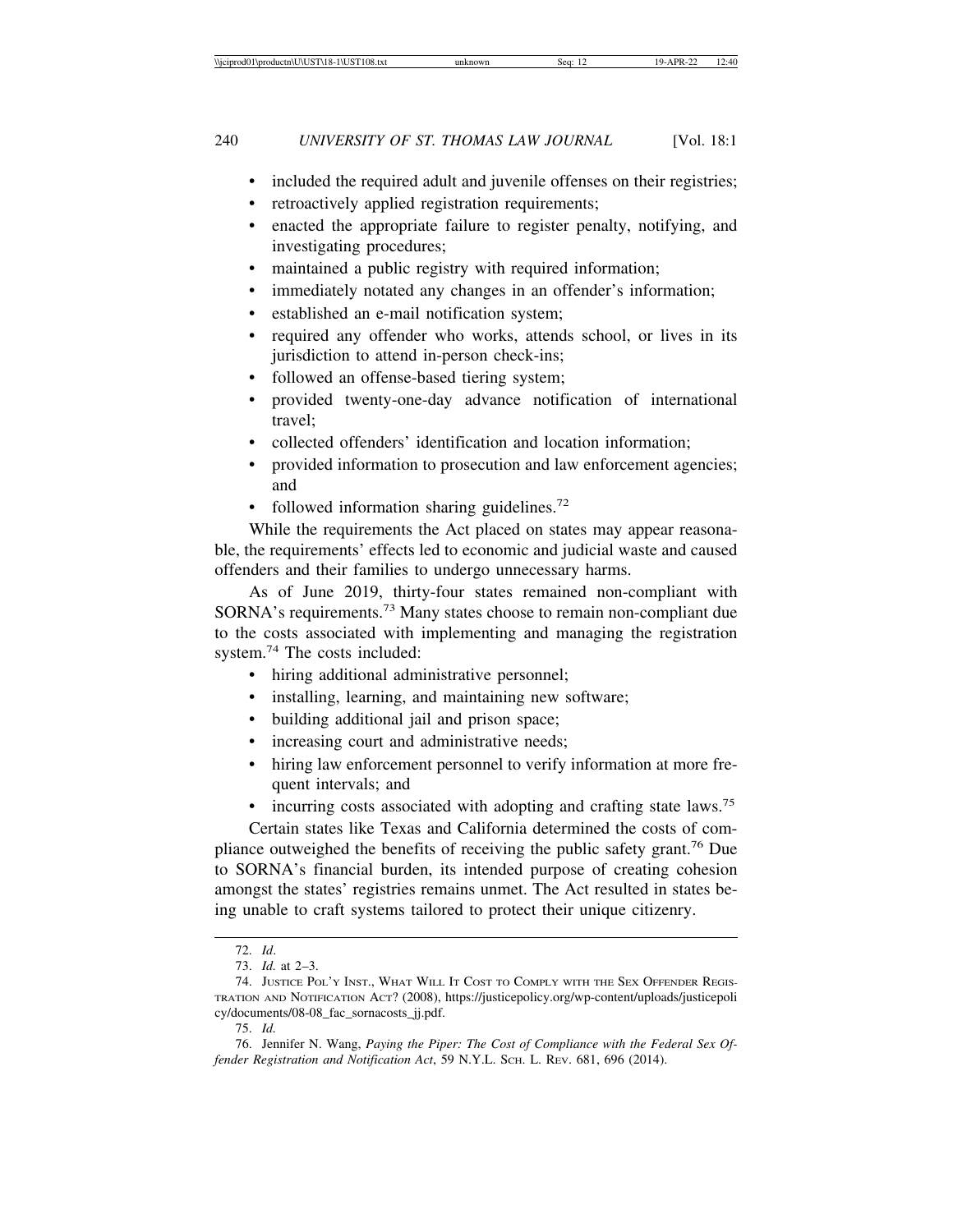The federal government, through SORNA, forced states into a dilemma—either meet SORNA's requirements or lose funds supporting programs that address local public safety concerns, create alternatives to incarceration, establish re-entry services, and promote substance use treatment and prevention.<sup>77</sup> While connecting funds to legislation is constitutional, it forced states with diverse populations and limited resources to enact federally designed regimes, opposed to creating systems tailored to fit their distinct geographic and constituency-based needs.

SORNA also required states to follow a three-tiered classification system, which based an offender's registration requirements on his or her convicted offense.78 Over half of the jurisdictions violated this provision by instead basing an offender's registration requirements on his or her propensity to reoffend.79 By forcing states to transfer their systems to a three-tiered offense-based system, states faced incurring major financial implications. First, states' legislatures must assign each sexual offense a tier and pass legislation implementing the three-tiered approach. Then administratively, every current and former sex offender in their registry must be reentered into the system under his or her new classification. This affects the individual's registration status. As a result, all offenders must be notified that their registration period is changing, which may require a public hearing to dispute their classification. Finally, basing registration on an individual's committed offense, opposed to his or her characteristics, increases the number of individuals who appear on the registry. The result is a state incurring the ongoing increased costs of monitoring the additional individuals. Not only do states face the financial implications of implementing SORNA, but studies reveal risk-assessment schemes consistently outperform tiered approaches in predicting an offender's propensity to reoffend.80 SORNA forced states to enact a costly, less efficient system.

SORNA's financial implications are compounded by it establishing, at a minimum, a fifteen-year registration period for offenders.<sup>81</sup> It then required offenders to update their information in every state where they work, attend school, and reside, and required offenders to notify law enforcement every time they change their residence, employment, school, or vehicle, or take a trip outside the United States.<sup>82</sup> And all offenders must physically

<sup>77. 34</sup> U.S.C. § 10152 (2017).

<sup>78. 34</sup> U.S.C. § 20911 (2017).

<sup>79.</sup> OFFICE OF SEX OFFENDER SENTENCING, MONITORING, APPREHENDING, REGISTERING, AND TRACKING, *supra* note 71 (noting that twenty-nine jurisdictions failed to adopt a three-tiered approach).

<sup>80.</sup> *See, e.g.,* KRISTEN M. ZGOBA, MICHAEL MINER, RAYMOND KNIGHT, ELIZABETH LETOURNEAU, JILL LEVENSON & DAVID THORNTON, A MULTI-STATE RECIDIVISM STUDY USING STATIC-99R AND STATIC-2002 RISK SCORES AND TIER GUIDELINES FROM THE ADAM WALSH ACT 4 (2012), https://www.ncjrs.gov/pdffiles1/nij/grants/240099.pdf.

<sup>81. 34</sup> U.S.C. § 20915 (2017).

<sup>82. 34</sup> U.S.C. § 20914 (2017).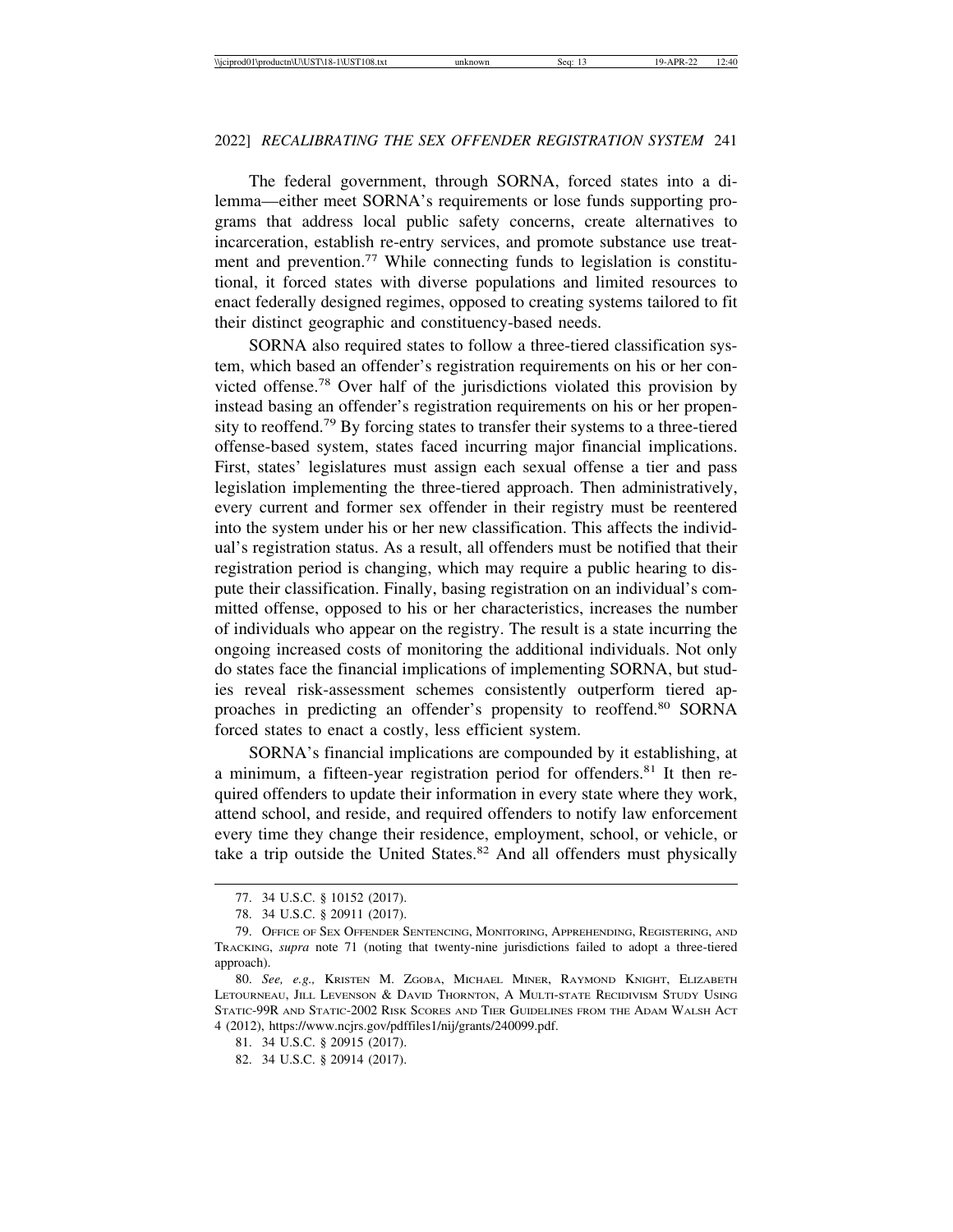check-in with law enforcement as frequently as once every three months to, at a minimum, once every year.83 These expanded registration periods coupled with the extensive registration requirements, which the state must continuously update, not surprisingly have proven to be a costly endeavor to implement. California estimated it would cost local law enforcement agencies roughly \$10 million to meet SORNA's registration requirements.<sup>84</sup>

Further, studies show individuals are most likely to reoffend within five years of being released from incarceration.<sup>85</sup> SORNA's minimum registration length, for the least violent offenders, extends the monitoring period ten years outside this critical point. States are forced to expend their resources monitoring low-risk individuals for an extended period of time.

Outside SORNA's implementation and administrative costs, it also strains a state's judicial system. If offenders violate any of SORNA's registration requirements, they face being charged with a new crime—failure to register.86 SORNA first forces states to increase the number of individuals who appear on their registry and then increases the number of ways individuals can violate their registration requirements. This results in local law enforcement agencies and judicial systems bearing the burden of adjudicating these new offenses. States' feasibility studies reveal SORNA's requirements force states to increase the number of available prison beds, officers needed to locate individuals who fail to register, and court fees for adjudicating the additional offenses.87 The value-add of these additional costs is limited. States are forced to track low-risk offenders, at the cost of diverting funds from other policing tools, including training programs, rehabilitation efforts, or sexual-abuse education programs. SORNA prohibits states from choosing how to best utilize their resources.

Beyond SORNA's financial implications, some states forgo adopting the legislation due to the registration requirements it places on juvenile sex offenders.88 Many states' opposition is based upon juveniles holding a

<sup>83. 34</sup> U.S.C. § 20918 (2017).

<sup>84.</sup> CAL. SEX OFFENDER MGMT. BD., ADAM WALSH ACT: STATEMENT OF POSITION 1 (2009), https://casomb.org/docs/Adam%20Walsh%20Position%20Paper.pdf; *See also* Hector Castro, *Sex Offender Registry Failing*, SEATTLE POST-INTELLIGENCER (Jan. 7, 2003), http://seattlepi.nwsource. com/local/103212\_register08.shtml (noting that San Jose, California, spent \$600,000 to dedicate seven staff members to monitor individuals on the registry).

<sup>85.</sup> Harris & Hanson, *supra* note 40, at 8.

<sup>86. 18</sup> U.S.C. § 2250 (2016).

<sup>87.</sup> *See, e.g.,* VA. DEP'T OF PLANNING AND BUDGET, FISCAL IMPACT STATEMENT FOR PRO-POSED LEGISLATION, S. B. No. 590 (2008), http://leg1.state.va.us/cgi-bin/legp504.exe?081+ oth+SB590F122+PDF.

<sup>88.</sup> SORNA includes in its definition of sex offender individuals who are, "delinquent as a juvenile for that offense, but only if the offender is 14 years of age or older at the time of the offense and the offense adjudicated was comparable to or more severe than aggravated sexual abuse (as described in section 2241 of Title 18), or was an attempt or conspiracy to commit such an offense." 34 U.S.C. § 20911 (2017).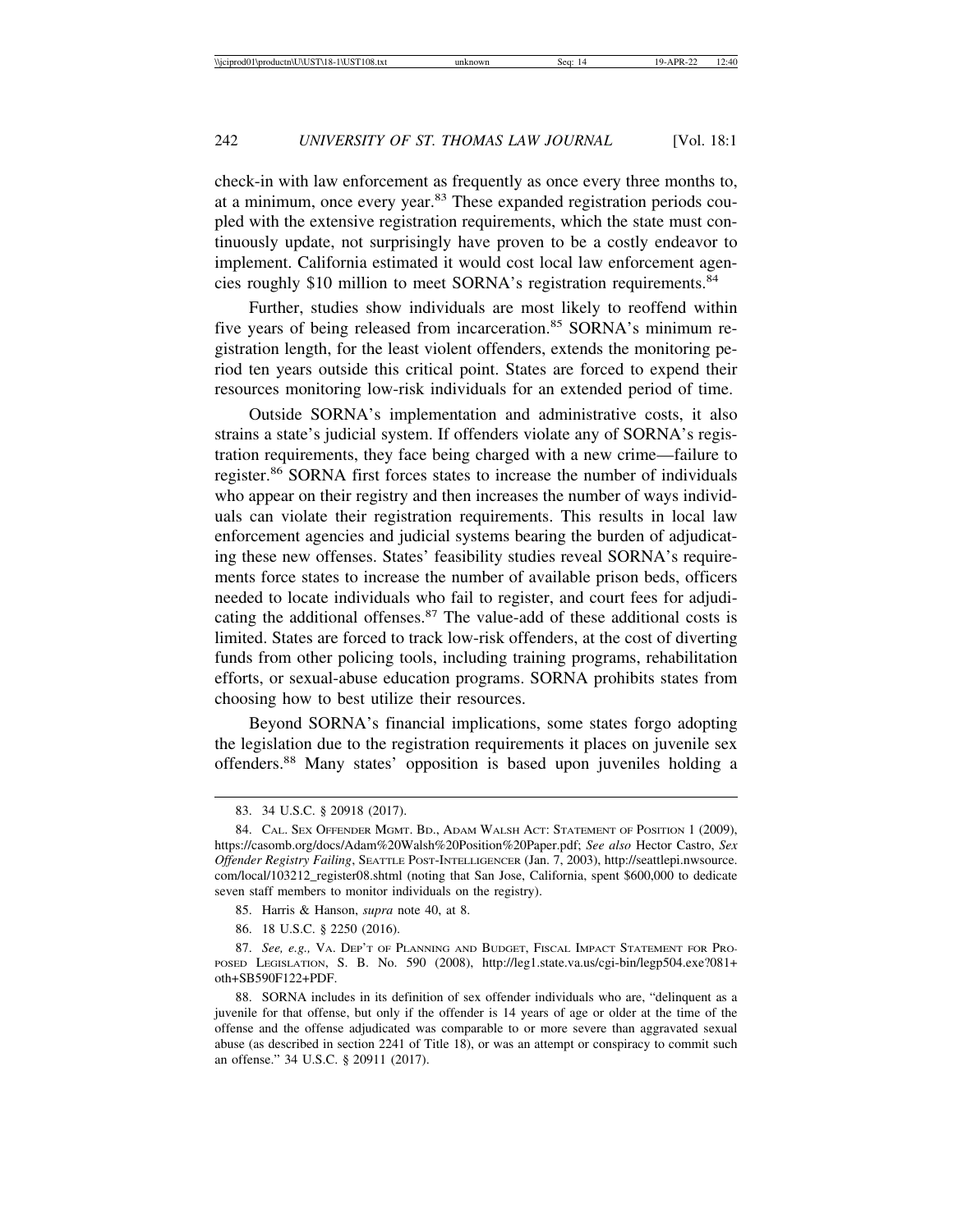higher rehabilitation potential.<sup>89</sup> The Supreme Court has acknowledged this rationale.<sup>90</sup> And studies support this theory by revealing that juvenile offenders show a lower propensity to reoffend.<sup>91</sup> Under SORNA, juvenile offenders may be held to a lifetime registration requirement.<sup>92</sup> This causes individuals to face employment, housing, and college admission hurdles, while being ostracized from their peer groups. As a result, many juveniles experience devastating developmental effects, including suicide.<sup>93</sup> Sex offender registration causes juveniles to detach from normative social institutions and increases their likelihood to engage in criminal activity.<sup>94</sup> Due to these effects, state courts have struck down SORNA's juvenile registration provision.95 States' legislatures should be permitted to determine the best course of action for rehabilitating their youth.

SORNA failed to create continuity across all jurisdictions' sex offender registries. Its costly and overinclusive regulations cause states to actively forgo adopting the legislation. As a result, states are forced into the dilemma of losing public safety funding or enacting an ineffective, costly regime. States should be permitted to craft sex offender policies that meet their unique needs.

#### V. ACKNOWLEDGING THE TRAGEDIES OF SEXUAL ABUSE

If SORNA is repealed and states are permitted to create their own registration systems, legislatures must ensure that their new systems take into account the involved parties' tragedies. The first federal legislation, the

92. 34 U.S.C. § 20911 (2017).

93. *See* William Edwards & Christopher Hensley, *Contextualizing Sex Offender Management Legislation and Policy: Evaluating the Problem of Latent Consequences in Community Notification Laws*, 45 INT'L J. OFFENDER THERAPY & COMP. CRIMINOLOGY 83, 83–101 (2001); *see also* Elizabeth J. Letourneau, Andrew J. Harris, Ryan T. Shields, Scott M. Walfield, Amanda E. Ruzicka, Cierra Buckman, Geoffrey D. Kahn & Reshmi Nair, *Effects of Juvenile Sex Offender Registration on Adolescent Well-Being: An Empirical Examination*, 24 PSYCH. PUB. POL'Y & L. 105–117 (2018).

<sup>89.</sup> AM. BAR ASS'N., JUVENILE SEX OFFENDER POLICY, A.B.A. POLICIES (2009) americanbar. org/groups/public\_interest/child\_law/resources/attorneys/juvenile\_sex\_offenderpolicy/.

<sup>90.</sup> Roper v. Simmons, 543 U.S. 551, 570 (2005).

<sup>91.</sup> *See* Donna M. Vandiver, *A Prospective Analysis of Juvenile Male Sex Offenders: Characteristics and Recidivism Rates as Adults*, 21 J. INTERPERSONAL VIOLENCE 673, 673–688 (2006) (A 2006 study in Texas of 300 juvenile sex offenders found 4.3 percent of the sample size was rearrested for another sex offense.); *see also* Michael F. Caldwell, *What We Do Not Know About Juvenile Sexual Reoffense Risk*, 7 CHILD MALTREATMENT 291, 294 (2002), http://citeseerx. ist.psu.edu/viewdoc/download?doi=10.1.1.1018.891&rep=rep1&type=pdf (reviewing twenty-five studies examining recidivism amongst juvenile sex offenders found rates of a 1.7–19.6 percent chance of reconviction for another sex offense).

<sup>94.</sup> *See* Franklin E. Zimring, Alex R. Piquero & Wesley G. Jennings, *Sexual Delinquency in Racine: Does Early Sex Offending Predict Later Sex Offending in Youth and Young Adulthood?*, 6 CRIMINOLOGY & PUB. POL'Y 507, 507–34 (2007); *see also* J. J. Prescott & Jonah E. Rockoff, *Do Sex Offender Registration and Notification Laws Affect Criminal Behavior?*, 54 J. L. & ECON. 161, 161–206 (2011).

<sup>95.</sup> *See, e.g.*, In re J.B., 107 A.3d 1, 20 (Pa. 2014).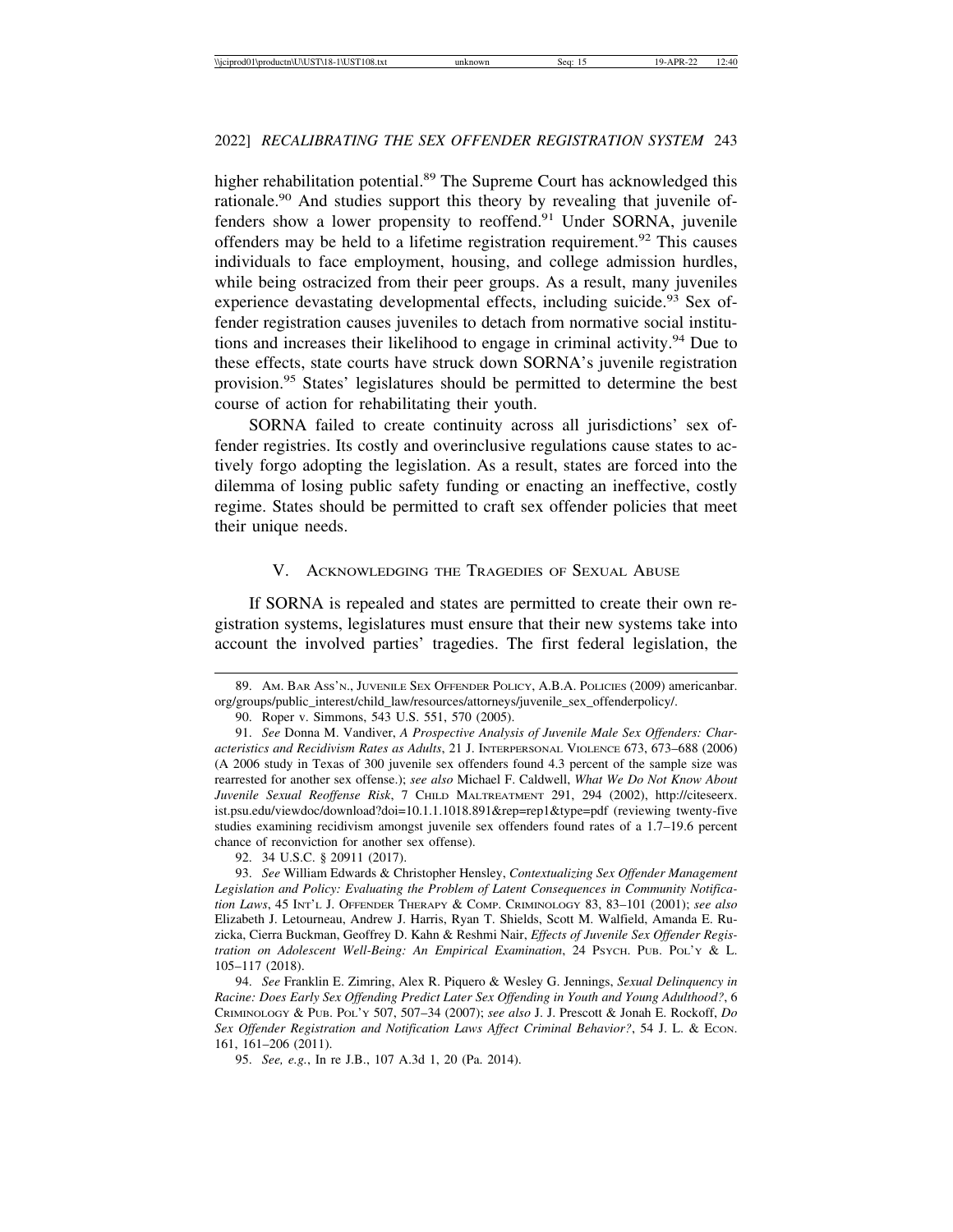Wetterling Act, did this by weighing the survivor's, society's, and offender's needs to arrive at a balanced registration scheme. Unfortunately, over the years, many proponents and opponents to sex offender registries have crafted their narratives around the darkest tragedies at both ends of the spectrum. The stories are true, but the result has been the formerly balanced legislation moving towards legislation that tips too heavily in favor of one party.

Proponents of the registry support their arguments with the tragedies of survivors whose lives were forever altered by sexual assault. Jared Scheierl's story is one of these tragedies. On January 13, 1989, in rural Cold Spring, Minnesota, twelve-year-old Jared was walking home after grabbing a chocolate malt with his friends at a local café.<sup>96</sup> A blue car pulled up next to him. The man inside yelled at Jared to get in, saying, "I have a gun and I'm not afraid to use it."<sup>97</sup> Jared was forced into the vehicle's back seat. The man drove him down a rural gravel road where he parked the car and sexually assaulted Jared.<sup>98</sup> As Jared was released, the man said if the authorities ever got close to him, he would kill Jared first. Following the assault, Jared struggled with nightmares, anxiety, depression, and a crippling fear his perpetrator would return.<sup>99</sup> The effects had lasting impacts on Jared; years later the mental toll caused him to separate from his wife and lose a well-paying job.<sup>100</sup> Almost thirty years after the attack, Jared's perpetrator Danny Heinrich (Heinrich) was brought to justice. It was discovered that, months after Jared's assault, Heinrich abducted, sexually assaulted, and killed the boy whose name is placed on the federal government's first sex offender act, Jacob Wetterling.101 Police believe Heinrich was a habitual sex offender and was connected to more than the two boys' cases.102 Jared's story reveals the lasting effects of sexual assault on both a survivor and his or her family.<sup>103</sup>

98. *Id.*

99. Kirsti Marohn, *Victim of Wetterling Killer Testifies About Deep Scars Left by Assault*, MPR NEWS (Oct. 19, 2018), https://www.mprnews.org/story/2018/10/19/victim-of-wetterlingkiller-testifies-about-deep-scars-left-by-assault.

100. *Id.*

101. Parker Yesko & Curtis Gilbert, *Missing a Murderer*, APM REPORTS (Sept. 21, 2018), https://www.apmreports.org/story/2018/09/21/why-law-enforcement-didnt-see-danny-heinrichkilled-jacob-wetterling.

102. *See id.*

103. It is hard to determine if Heinrich's registration would have stopped Jared or Jacob's offense. However, if prior to Jared's abduction Heinrich was placed on the registry for one of the prior assaults police believe he committed, then the police would have had access to his location, vehicle description, and personal information. This information could have led to his apprehension for Jared's assault, which could have prevented Jacob's murder.

<sup>96.</sup> MPR News Staff, *'In the Dark': The Story of the Boy Abducted 10 Months Before Jacob Wetterling*, MPR NEWS (Sept. 14, 2016), https://www.mprnews.org/story/2016/09/14/in-the-darkjared-scheirel.

<sup>97.</sup> *Id.*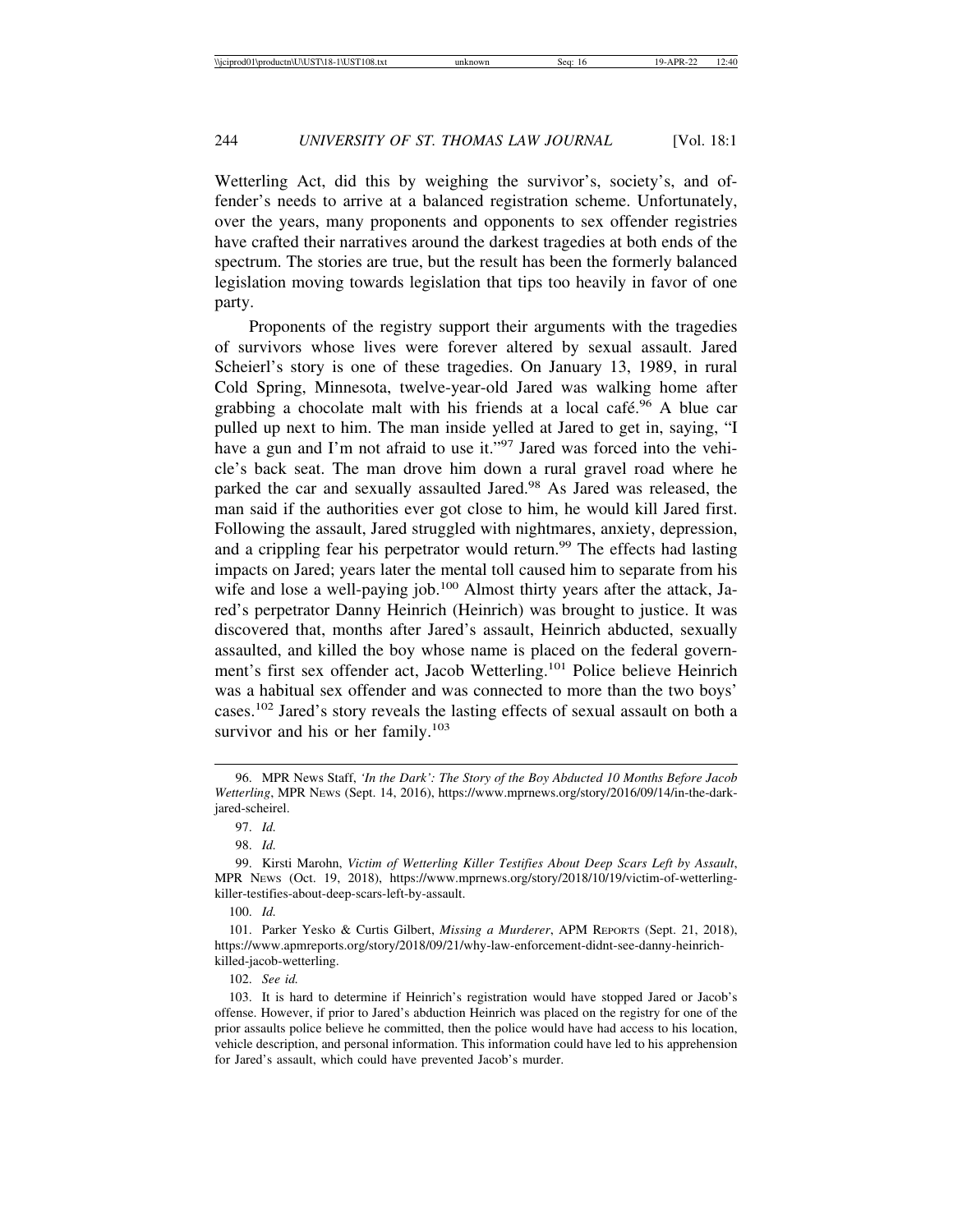On the other end of the spectrum, opponents to the registry support their arguments with a second set of tragedies. These stories involve persons who made one wrong decision, which forever impacted their and their families' lives. Shawna Baldwin's (Shawna) story provides an example of one of these tragedies. It was Shawna's nineteenth birthday.104 At the time, she was living with a thirty-one-year-old female who befriended a fourteenyear-old young man.105 On the evening of Shawna's birthday, the three decided to get drunk and play truth or dare. The thirty-one-year-old dared the duo to get naked and kiss, so they did.106 As the evening progressed, Shawna and the fourteen-year-old had sex. At one point, the young man put his arms around Shawna and said, "I don't want you to think that I am taking advantage of you while you are drunk."107 The next morning the boy's mother called and told Shawna that she had filed a complaint against her.<sup>108</sup> Shawna was charged, eventually pleaded guilty, and was sentenced to six months in jail and lifetime probation and sex offender registration requirements.109 She was classified as a level-three child molester, the most serious classification.<sup>110</sup> Today, Shawna is the mother of three children.<sup>111</sup> She struggles to find employment.<sup>112</sup> After finding employment at a newspaper, she was later fired when a reader complained about the company hiring a sex offender.<sup>113</sup> Shawna is unable to take her children to local parks or lakes.114 Her children's friends are unable to enter her home for her children's birthday parties.<sup>115</sup> She was required to take a polygraph every six months and attend sex offender group therapy.116 Her lifetime status as a sex offender impedes her ability to care for herself and for her children. She struggles to find work and housing that meet her registration's requirements. Her children are forced to bear the badge of having a parent who is a sex offender. Shawna's story reveals the lasting effects of an overly broad sex offender registration scheme.

Registries exist for individuals at Heinrich's end of the spectrum. Current legislation encompasses too many individuals who, like Shawna, pose

- 108. Feige*, supra* note 104.
- 109. Skenazy*, supra* note 105.
- 110. Feige*, supra* note 104.
- 111. Skenazy*, supra* note 105*.*
- 112. Feige*, supra* note 104.
- 113. Feige*, supra* note 104.
- 114. Skenazy*, supra* note 105.
- 115. Skenazy*, supra* note 105.
- 116. Skenazy*, supra* note 105.

<sup>104.</sup> David Feige, *Shawna: A Life on the Sex Offender Registry*, THE MARSHALL PROJECT (Sept. 17, 2017), https://www.themarshallproject.org/2017/09/17/shawna-a-life-on-the-sex-offender-registry.

<sup>105.</sup> Lenore Skenazy, *This Mother of 3 Is on the Sex Offender Registry for Life Because She Made a Mistake as a Teen*, REASON (Jan. 7, 2017, 2:30 PM), https://reason.com/2017/01/07/thismother-of-3-is-on-the-sex-offender/.

<sup>106.</sup> *Id.*

<sup>107.</sup> Feige*, supra* note 104.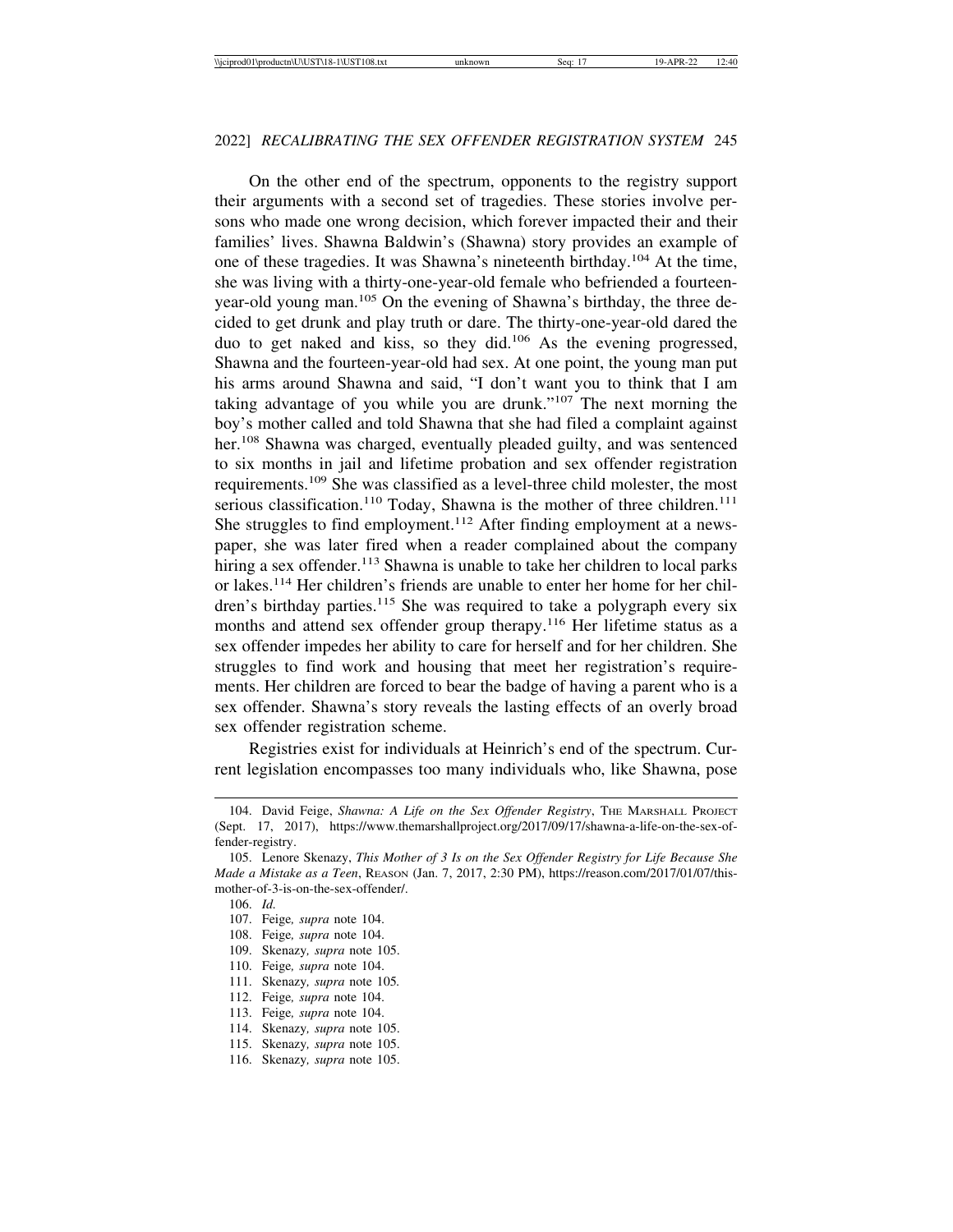little threat to society. Legislation must be narrowly tailored to balance these competing tragedies to ensure all parties are protected.

#### VI. RECALIBRATING THE BALANCE IN SEX OFFENDER REGISTRATION LEGISLATION

New legislation must be crafted that acknowledges the rights of all involved parties. Parents hold the right and the need to protect their children. Victims hold the sacred right to be free from forced sexual relations. Offenders deserve the right to earn an income and to support their basic needs. States hold the right to enact legislation that best meets its citizens' needs. Current federal legislation fails to serve the above parties' interests. Parents are falsely led to believe all individuals on the registry are dangerous. Offenders are unable to meet their basic needs due to housing and employment restrictions and the stigma of registration. States must enact financially burdensome legislation. The result is survivor services falling to the wayside due to funds being spent on the registries' upkeep and the costs of incarceration. In order to ensure all parties' needs are met, SORNA must be repealed, and states must be permitted to establish programs aimed at stopping sexual abuse.

Federal sex offender registration requirements should return to a similar scheme established by the Wetterling Act.<sup>117</sup> The Wetterling Act limited registration requirements to violent offenders and those who committed offenses against children.<sup>118</sup> The Act authorized the public disclosure of information in limited situations, and states were provided the flexibility to craft programs that met their needs.<sup>119</sup> However, a major flaw in the Wetterling Act was its failure to include SORNA's statutory rape provision, which excludes from its definition of sexual offenses acts of consensual sex between minors.120 Due to the myriad of laws that have been passed since the Wetterling Act, a new piece of legislation must be adopted that permits states the flexibility to enact their own sex offender registration programs.

#### VII. RECOMMENDATIONS FOR STATE REGISTRATION SYSTEMS

Once SORNA is repealed, states must enact systems which meet their unique citizenries' needs. When crafting legislation, legislators should focus on preventing future sexual offenses and enhancing survivor services. The below are considerations for state legislatures:

<sup>117.</sup> Violent Crime Control and Law Enforcement Act of 1994, Pub. L. No. 103–322, 108 Stat. 1796 (1994).

<sup>118.</sup> *Id.*

<sup>119.</sup> *Id.*

<sup>120. &</sup>quot;An offense involving consensual sexual conduct is not a sex offense for the purposes of this subchapter . . . if the victim was at least 13 years old and the offender was not more than 4 years older than the victim." 34 U.S.C. § 20911(5)(C) (2017).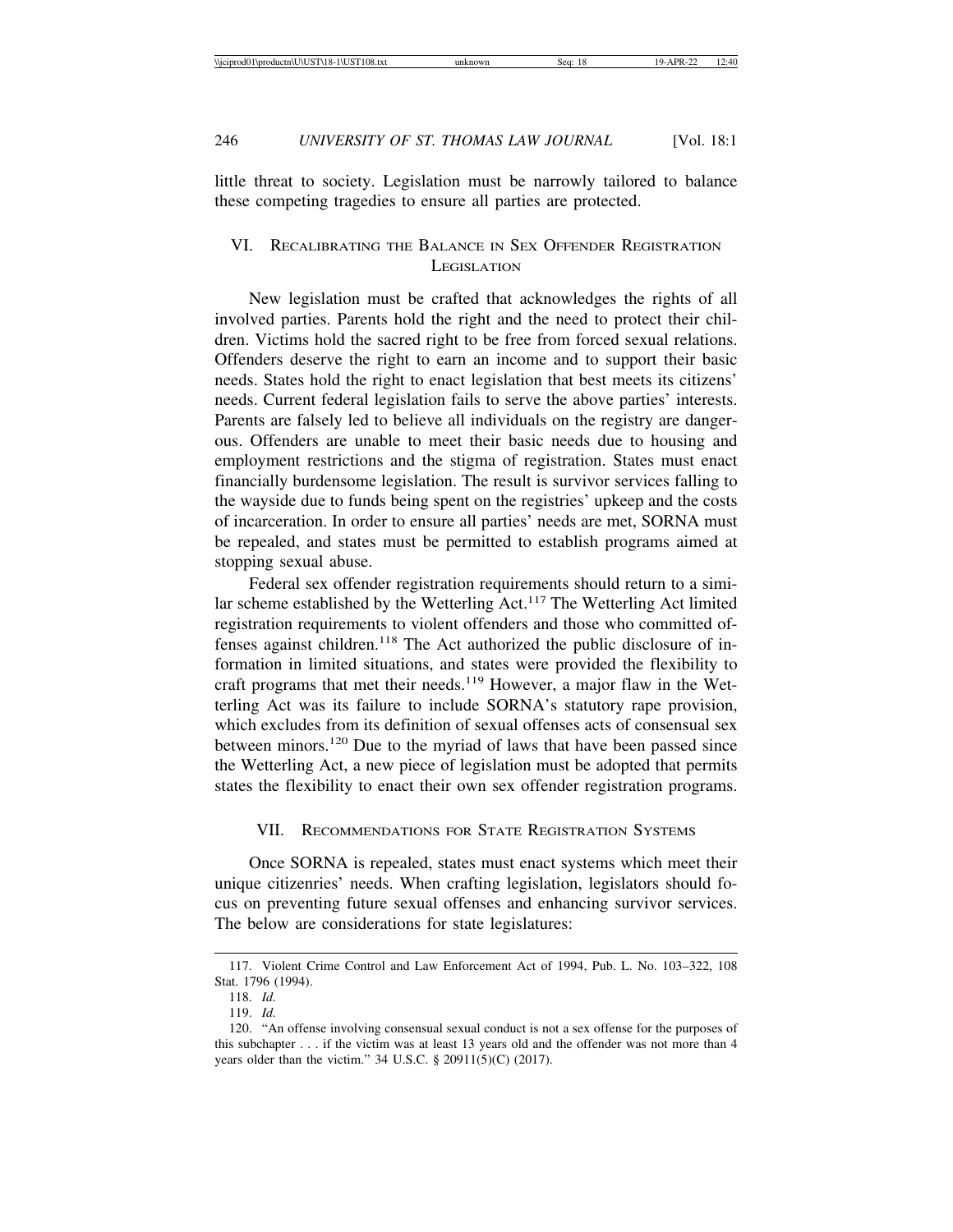#### *A. Do Not Require Offense-Based Registration, but Rather, Enhancement-Based Registration*

Prior to SORNA, at least half of all states followed an enhancementbased registration system.121 In an enhancement-based registration system, a board or a judge reviews an individual's record looking for characteristics which, based on science, make the offender more prone to reoffend.<sup>122</sup> The board or judge then crafts the individual's registration requirements based on his or her danger to society.123 This differs from the current federal system which assigns registration requirements based on the individual's offense or conviction. By basing an offender's registration requirements on his or her propensity to reoffend, society focuses its energy on monitoring dangerous offenders.124 Enhancement-based registration systems will reduce the number of individuals on the registry, which will decrease the costs from: monitoring offenders, adjudicating failure to register offenses, and upkeeping the system. Additionally, enhancement-based registration systems are proven to be more effective than offense-based registration schemes.<sup>125</sup>

New York and Texas follow an enhancement-based registration regime.126 Texas adopted its system to ensure resources were focused on those most likely to reoffend.127 In Texas, when an individual is released from incarceration, she or he first undergoes a risk assessment.128 The Risk Assessment Review Committee then creates and oversees the assessment.129 The committee is comprised of individuals from occupations who work either with sex offenders or victims.<sup>130</sup> The assessment tool examines various objective metrics to determine if an offender is likely to reoffend.<sup>131</sup> The individual is then assigned a number, which correlates to a low-, mod-

125. Zgoba, Miner, Knight, Letourneau, Levenson & Thornton, *supra* note 80.

126. CORRECT. § 168-l.

127. Donna Lyons, *As the Deadline Approaches to Comply with Federal Rules on Sex Offenders, Some States Are Saying "No Thanks."*, NAT'L CONF. OF STATE LEGISLATURES, at 26 (June 2011), https://www.ncsl.org/research/civil-and-criminal-justice/sex-offender-law-down-to-thewire.aspx.

128. Tex. Dep't Crim. Just., Parole Division, PD/POP-3.6.4, Sex Offender Registration Program (Sept. 1, 2021), https://www.tdcj.texas.gov/documents/pd/03.06.04\_parole\_policy.pdf.

129. TEX. CODE CRIM. PROC. ANN. art. 62.007(a) (West 2017).

130. *Id.*

131. Tex. Dep't Crim. Just., Parole Division, *supra* note 128.

<sup>121.</sup> JENNIFER HORNE & AMY VANDERVORT-CLARK, COUNCIL OF STATE GOV'TS, SORNA AND SEX OFFENDER POLICY IN THE STATES, at 6 (2010), https://knowledgecenter.csg.org/kc/sys tem/files/SORNABriefFINAL\_0.pdf.

<sup>122.</sup> N.Y. CORRECT. LAW § 168-l (2011).

<sup>123.</sup> N.Y. CORRECT. LAW § 168-n (2005).

<sup>124.</sup> Jill S. Levenson & David A. D'Amora, *Social Policies to Prevent Sexual Violence: The Emperor's New Clothes?*, 18 CRIM. JUST. POL'Y REV. 168, 180–82 (2007) (Overbroad registration practices make it difficult for the public to determine who on the registry may or may not pose a public safety threat.).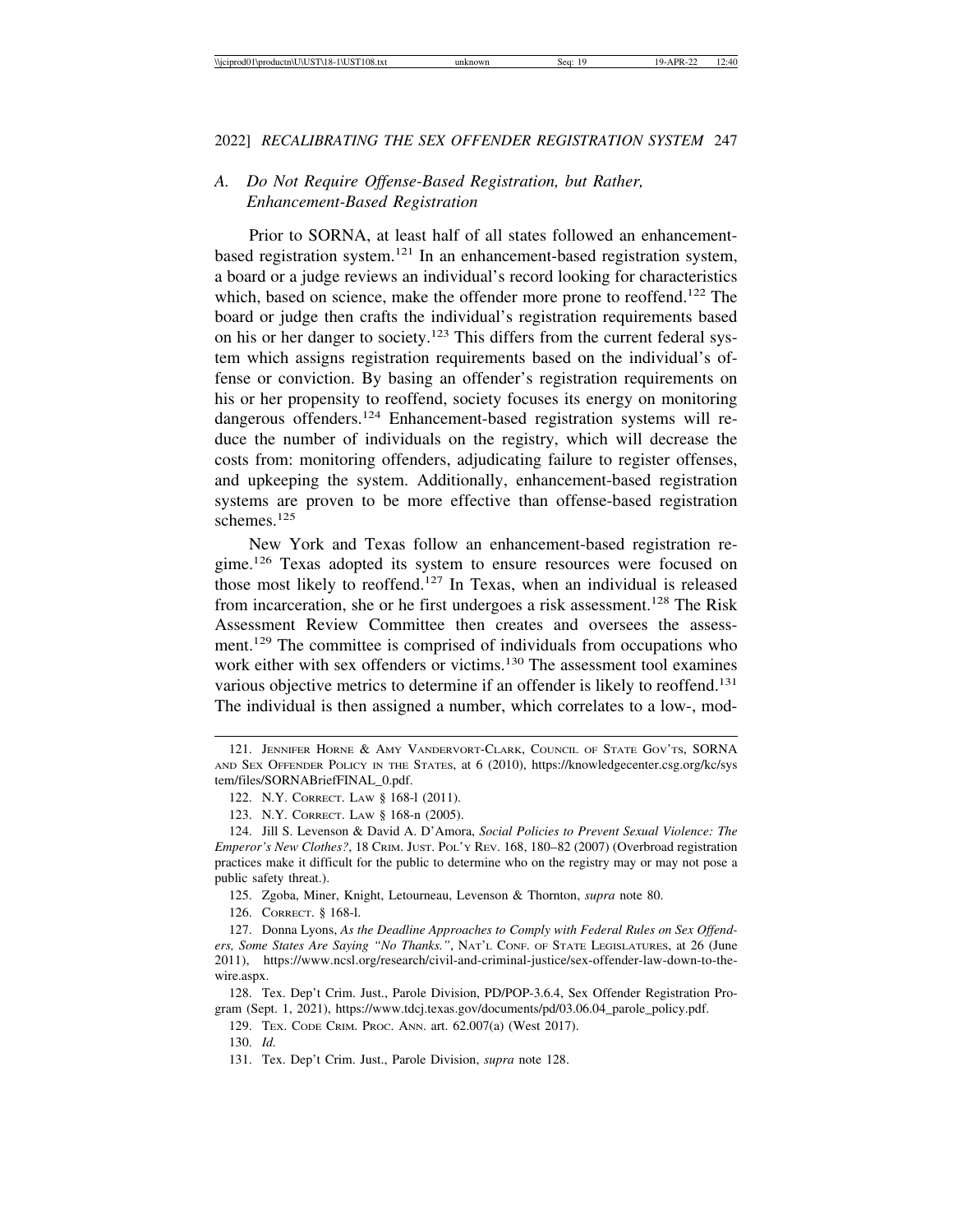erate-, or high-risk level.<sup>132</sup> Each risk level then correlates to a different public notification requirement.<sup>133</sup> The system ensures an offender's notification requirements are tailored to the risk she or he poses to society.

States can easily adopt a similar system by integrating the risk assessment tool into the offender's sentencing proceeding. By adding the assessment tool to the presentence investigation report, states can reduce the costs of implementing the procedure. By basing an offender's registration requirements on her or his propensity to reoffend, society will focus its attention and resources on the dangerous few.

#### *B. Limit the Public's Access to Sex Offenders' Personal Information*

The Wetterling Act limited the public's access to most sex offenders' personal information. The Act provided that "the designated State law enforcement agency . . . may release relevant information that is *necessary* to protect the public<sup>[.]"134</sup> It struck a balance between the parties' interests by ensuring the public was able to access information that law enforcement deemed was necessary to protect the public and by ensuring low-risk sex offenders were not subjected to placement on the registry. States should return to limited public access to the registry. Limited public access can increase public safety and decrease sex offender ostracism.

Globally, this practice is currently in use. Both the United Kingdom and Bermuda use vetting processes to ensure only dangerous offenders are included on their public registries. The United Kingdom enacted its sex offender registry through the Sexual Offences Act 2003.135 The Act requires offenders to provide the same information as is required by the United States' system: name, date of birth, address, national identification number, and physical characteristics.<sup>136</sup> However, in the United Kingdom, only law enforcement can access the registry.137 Concerned individuals are permitted to request information about a specific person.138 However, prior to the information's release, law enforcement undergoes a detailed decision tree to ensure the person, whose information is requested, poses a threat to the requester.<sup>139</sup> Outside of a request, a survivor of a sexual offense is auto-

<sup>132.</sup> CRIM. PROC. art. 62.007(c).

<sup>133.</sup> *Id.*

<sup>134.</sup> Jacob Wetterling Crimes Against Children and Sexually Violent Offender Registration Program, 42 U.S.C. § 14071 (repealed 2009) (emphasis added).

<sup>135.</sup> Sex Offences Act 2003, c. 42, § 96 (UK).

<sup>136.</sup> *Id.* § 83.

<sup>137.</sup> *Id.*

<sup>138.</sup> HOME OFF., *Guidance: Find Out if a Person Has a Record for Child Sexual Offences* (Mar. 26, 2013), https://www.gov.uk/guidance/find-out-if-a-person-has-a-record-for-child-sexualoffences.

<sup>139.</sup> HOME OFF., *The Disclosure Scheme – Decision Tree* (Oct. 29, 2010), https://assets.pub lishing.service.gov.uk/government/uploads/system/uploads/attachment\_data/file/97866/appendixa-decision-tree.pdf.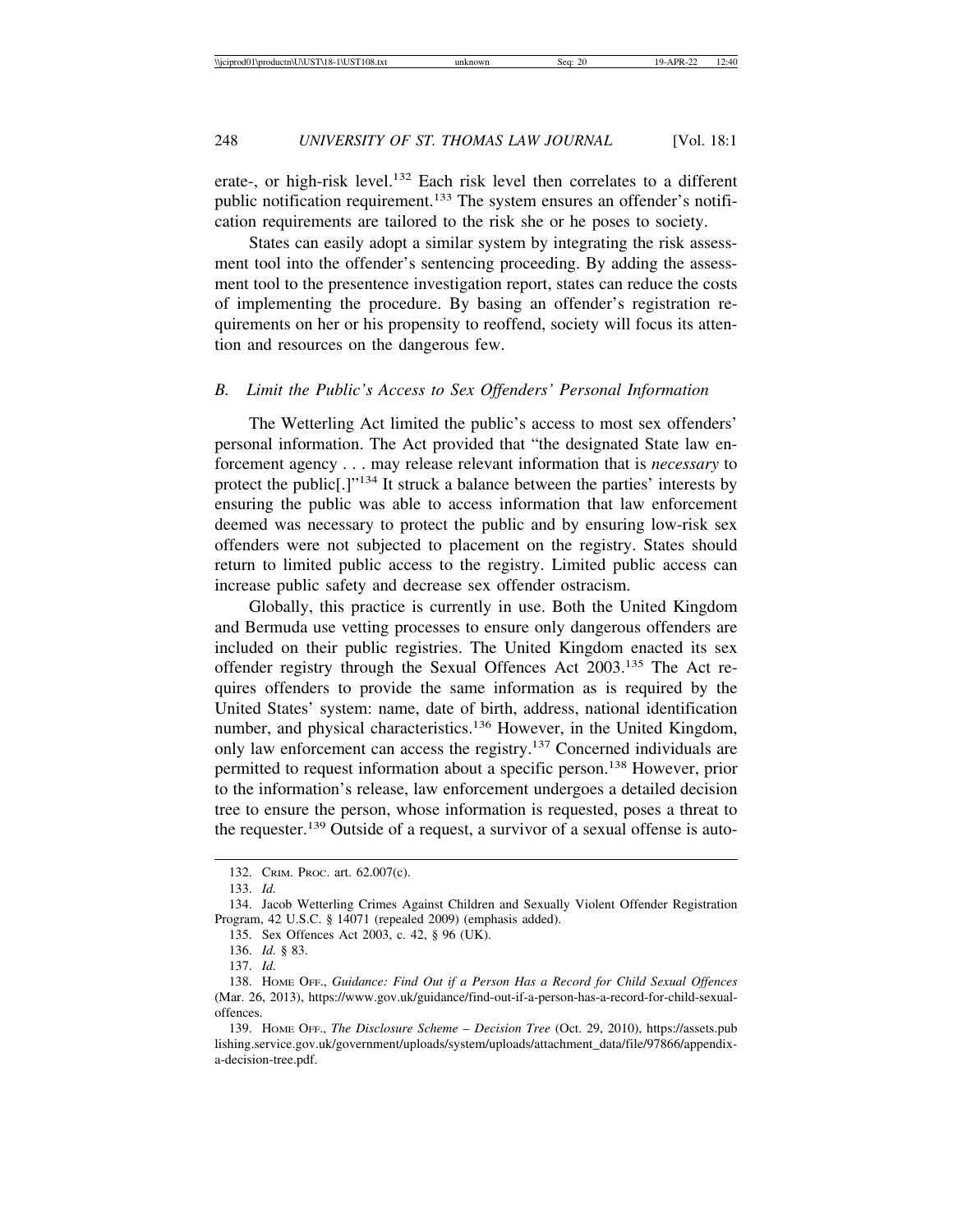matically notified when his or her offender is released.<sup>140</sup> This system invests its resources in law enforcement monitoring, opposed to registry upkeep. The United Kingdom created a system of interagency reporting and monitoring that ensures the "critical few" who pose a risk to society are heavily monitored.<sup>141</sup> Thus, the system places its information with law enforcement personnel, who are trained to monitor offenders and protect society.

The British territory of Bermuda provides a similar vetting approach before publicly releasing sex offender information. It reserves public notification for high-risk offenders.142 The system has a presumption against the public disclosure of information.<sup>143</sup> The presumption exists to ensure an offender is not prohibited from living a productive life, to evade the risk of violence to an offender, and to avoid driving an offender underground.<sup>144</sup> To determine whether disclosure is warranted, the Minister of Justice first administers a risk assessment to determine a sex offender's threat to public safety.<sup>145</sup> The minister then arrives at one of four determinations: (1) no public notification; (2) notification to a specific group of people; (3) notification to a specific person; or  $(4)$  public notification.<sup>146</sup> Before the minister approves the disclosure, she or he must consult with the Commissioner of the Police.<sup>147</sup> Then, the minister tailors the notification procedure to meet the involved parties' needs. In certain situations, a police officer holds a face-to-face meeting to inform the at-risk individual about the offender.<sup>148</sup> In other situations, general public notification is utilized through flyers or newspaper notices.149 This process ensures the necessary individuals are informed, while protecting an offender's information from unnecessary public disclosure.

Outside the proper allocation of resources, studies question the effectiveness of the United States' broad public notification system. Over a fouryear period, a study in Washington examined the recidivism rates between sexual offenders subject to public notification and offenders who committed

<sup>140.</sup> c. 42, § 96.

<sup>141.</sup> DAVID MIDDLETON, THE REQUIREMENTS FOR NOTIFICATION BY SEXUAL OFFENDERS IN ENGLAND AND WALES (KNOWN AS THE "SEX OFFENDERS REGISTER"), https://www.unafei.or.jp/ publications/pdf/RS\_No72/No72\_11VE\_Middleton3.pdf.

<sup>142.</sup> MINISTRY OF LEGAL AFF., GOV'T OF BERM., SEX OFFENDER FACT SHEET, https:// www.gov.bm/sites/default/files/9853-Fact-Sheet-Sex-Offender-Amendment-Act.pdf.

<sup>143.</sup> *Id.*

<sup>144.</sup> ATTY'N GENERAL'S CHAMBERS, PROTOCOL ON THE DISCLOSURE OF INFORMATION IDENTI-FYING SEX OFFENDERS (2008).

<sup>145.</sup> CRIM. CODE ACT, 1907, c. 13 § 329FA.

<sup>146.</sup> *Id*. § 329H.

<sup>147.</sup> *Id.*

<sup>148.</sup> ATTY'N GEN.'S CHAMBERS, *supra* note 144, at 6.

<sup>149.</sup> *Notice: Sex Offender To Be Released From Prison*, BERNEWS (Aug. 21, 2020), https:// bernews.com/2020/08/notice-sex-offender-to-be-released-from-prison.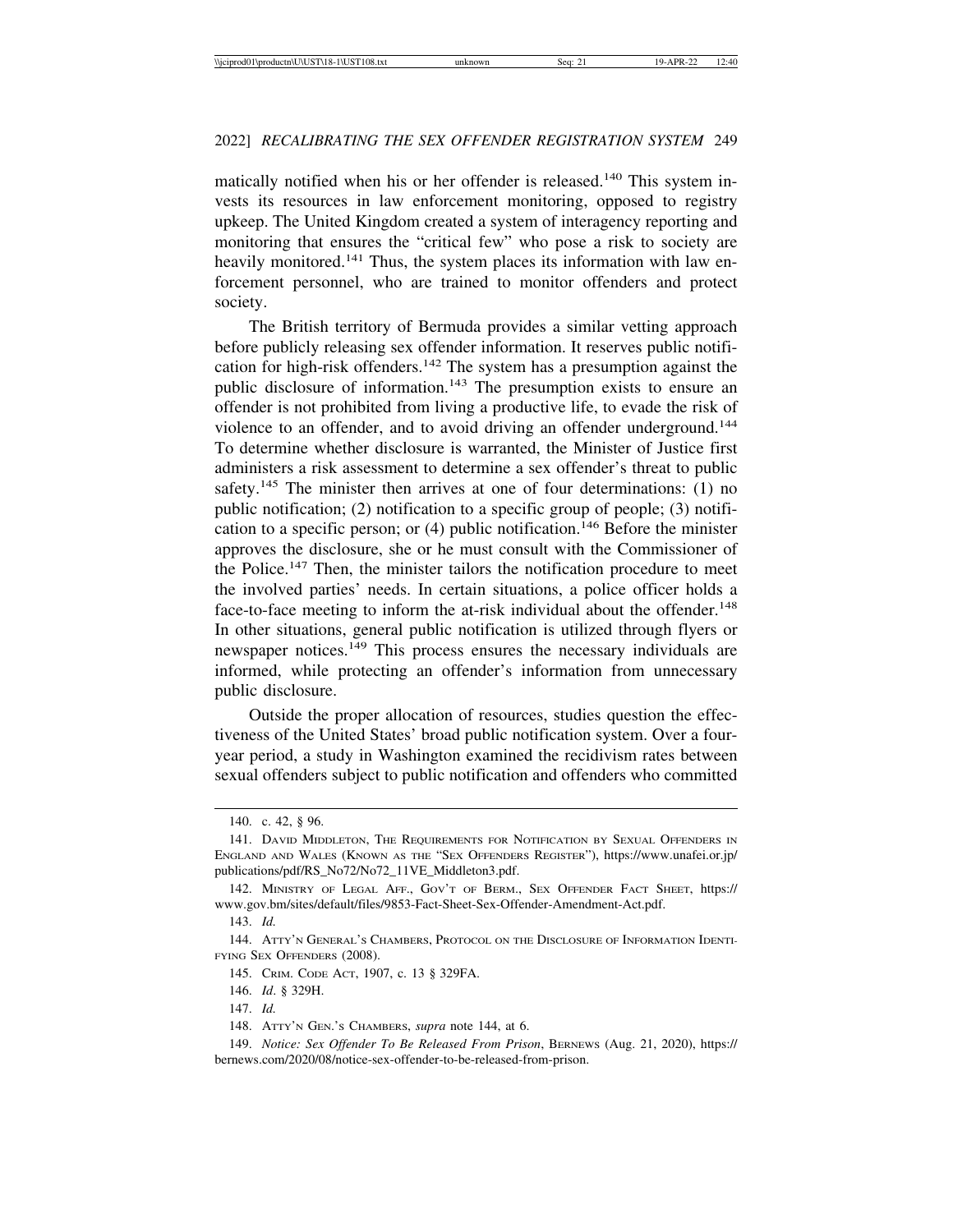crimes prior to public notification.<sup>150</sup> The study found registration had little effect on the overall recidivism rates between the groups.151 Similar studies performed across various jurisdictions have arrived at the same conclusion.152 Although proponents reference studies with adverse conclusions and note the general deterrent effects of registries, the studies' varying results call to question the effectiveness of public notification. States should examine reallocating resources to alternative law enforcement monitoring tools and rehabilitation and reintegration programs for sex offenders.

Further, broad public notification systems have the negative effect of emotionally and physically prohibiting offenders from reintegrating into society. Prohibiting sex offender integration leads to negative societal impacts. Legislatures should consider the following list of negative effects that can arise from public notification.

#### *1. Public Notification Prohibits Offenders from Acquiring Gainful Employment*

One of the largest hurdles offenders face is finding employment. Public registries require offenders to provide their place of employment.<sup>153</sup> As a result, many employers are reluctant to hire offenders for fear of public backlash, regardless of the offense's relation to the available position.

Additionally, many states place employment restrictions on all registered offenders, regardless of their conviction.<sup>154</sup> The employment prohibitions vary across jurisdictions and range from tow truck drivers,<sup>155</sup> real estate appraisers,<sup>156</sup> Uber or Lyft drivers,<sup>157</sup> to electricians.<sup>158</sup> An employer's access to the registry coupled with the statutory employment restrictions inhibit offenders from finding employment, let alone employment with health insurance and retirement benefits.

As a result, offenders are unable to care for themselves and their families. This can cause individuals to seek criminal enterprises in order to meet

- 157. N.Y. VEH. & TRAF. LAW § 1699(2)(b)(iii) (McKinney 2017).
- 158. DEL. CODE ANN. tit. 24, § 1408(13) (West 2019).

<sup>150.</sup> DONNA D. SCHRAM & CHERYL DARLING MILLOY, WASH. ST. INST. PUBL. POL'Y, COM-MUNITY NOTIFICATION: A STUDY OF SEX OFFENDER CHARACTERISTICS AND RECIDIVISM 2 (1995), http://www.wsipp.wa.gov/rptfiles/chrrec.pdf.

<sup>151.</sup> *Id.*

<sup>152.</sup> Richard Zevitz, *Sex Offender Community Notification: Its Role in Recidivism and Offender Reintegration,* 19 CRIM. JUST. STUD. 193 (2006) (finding extensive community notification has no direct effect on the likelihood of an offender being recommitted to prison); GENEVA AD-KINS, DAVID HUFF & PAUL STEGEBERG, IOWA DEP'T OF HUM. RTS., DIV. OF CRIM. AND JUV. JUST. PLAN. AND STAT. ANALYSIS CTR., THE IOWA SEX OFFENDER REGISTRY AND RECIDIVISM (2000), https://humanrights.iowa.gov/sites/default/files/media/SexOffenderReport%5B1%5D.pdf (finding mixed results of the registry's effect on recidivism).

<sup>153. 34</sup> U.S.C. § 20914 (2017).

<sup>154.</sup> ALA. CODE § 15-20A-13 (2017) (prohibiting all sex offenders from accepting various types of employment regardless of whether the offense involved children).

<sup>155.</sup> VA. CODE ANN. § 46.2-116 (West 2020).

<sup>156.</sup> GA. CODE ANN. § 43-39A-14 (West 2019).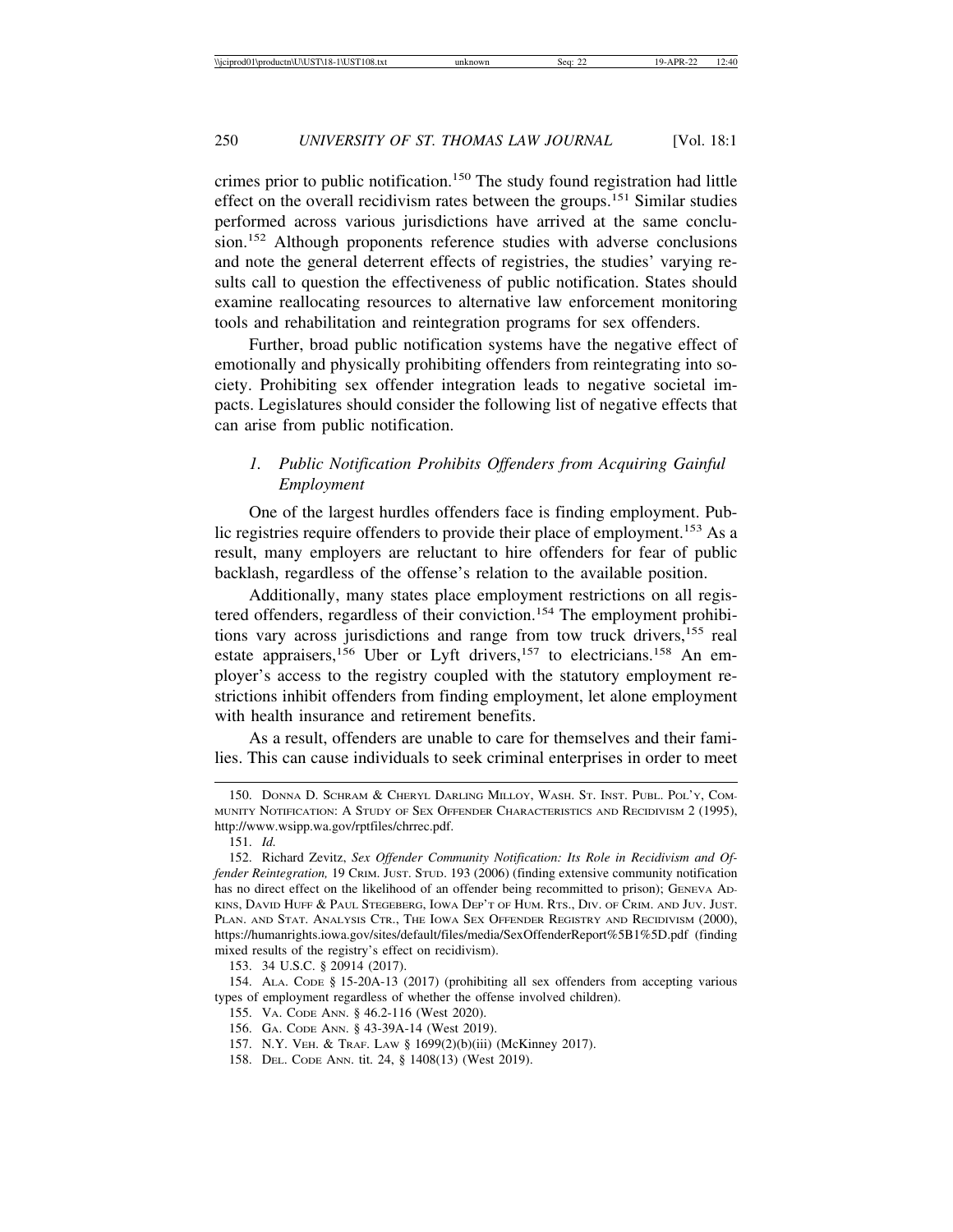their basic needs.159 Further, studies reveal that employment, which fills an offender's time and enhances his or her self-worth, are key to offender rehabilitation and reducing recidivism.<sup>160</sup> Public notification harms society by impeding offenders from providing for their own and their families' needs.

#### *2. Public Notification Can Lead to Vigilante Violence Against Offenders and Their Families*

Public notification can cause individuals to devolve into vigilante justice against the offender and the offender's family. Offenders' families often face threats, harassment, assault, or property damage due to an offender living at their home.<sup>161</sup> With the ease of accessing an offender's information, individuals have, unfortunately, taken it upon themselves to protect society.<sup>162</sup>

In Alaska, a man broke into the homes of three individuals who had been convicted of a sex offense, brutally attacking them with his fists and a hammer.<sup>163</sup> He found the three individuals' names and addresses on the sex offender registry and ordained himself the "avenging angel."164 In Maine, Stephen Marshall used the sex offender registry to obtain thirty-four individuals' home and work addresses.<sup>165</sup> He then traveled to the home of a fifty-seven-year-old named Joseph Gray.166 He parked his car outside and shot Joseph through the home's window, while Joseph's wife stood by helpless.<sup>167</sup> Next, Stephen drove to twenty-four-year-old William Elliott's home and repeatedly shot William when he answered the door.<sup>168</sup> Before the end of Stephen's rampage, three individuals were dead and four were

<sup>159.</sup> *See* J. J. Prescott & Jonah E. Rockoff, *Do Sex Offender Registration and Notification* Laws Affect Criminal Behavior?, 54 J. L. & ECON. 161 (2011) (citing RICHARD G. ZEVITZ & MARY ANN FARKAS, NAT'L INST. OF JUST., DEP'T OF JUST., SEX OFFENDER COMMUNITY NOTIFI-CATION: ASSESSING THE IMPACT IN WISCONSIN 10 (Dec. 2000), https://www.ncjrs.gov/pdffiles1/ nij/179992.pdf).

<sup>160.</sup> ERIC SELEZNOW & CTR. FOR SEX OFFENDER MGMT., TIME TO WORK: MANAGING THE EMPLOYMENT OF SEX OFFENDERS UNDER COMMUNITY SUPERVISION (2002); *see also* Paul Gendreau, Tracy Little & Claire Goggin, *A Meta-Analysis of the Predictors of Adult Criminal Recidivism: What Works!*, 34 CRIMINOLOGY 575 (1996).

<sup>161.</sup> *See* Jill S. Levenson & Leo P. Cotter, *The Effect of Megan's Law on Sex Offender Reintegration*, 21 J. CONTEMP. CRIM. JUST. 49, 49 (2005).

<sup>162.</sup> *See* Michelle A. Cubellis, Douglas N. Evans & Adam G. Fera, *Sex Offender Stigma: An Exploration of Vigilantism Against Sex Offenders,* 40 DEVIANT BEHAV. 225, 235 (2018).

<sup>163.</sup> Tegan Hanlon, *Anchorage Man Who Attacked Sex Offenders Hopes His Story Can Be a Lesson for Others*, Anchorage Daily News (Jan. 2, 2018), https://www.adn.com/alaska-news/ crime-courts/2018/01/01/anchorage-man-who-attacked-sex-offenders-says-he-wants-his-story-toserve-as-a-deterrent.

<sup>164.</sup> *Id.*

<sup>165.</sup> Rob Csernyik, *How Sex Offender Registries Can Result in Vigilante Murder*, Vice (Mar. 30, 2018, 12:45 PM), https://www.vice.com/en\_us/article/ne9ew7/how-sex-offender-registriescan-result-in-vigilante-murder.

<sup>166.</sup> *Id.*

<sup>167.</sup> *Id.*

<sup>168.</sup> *Id.*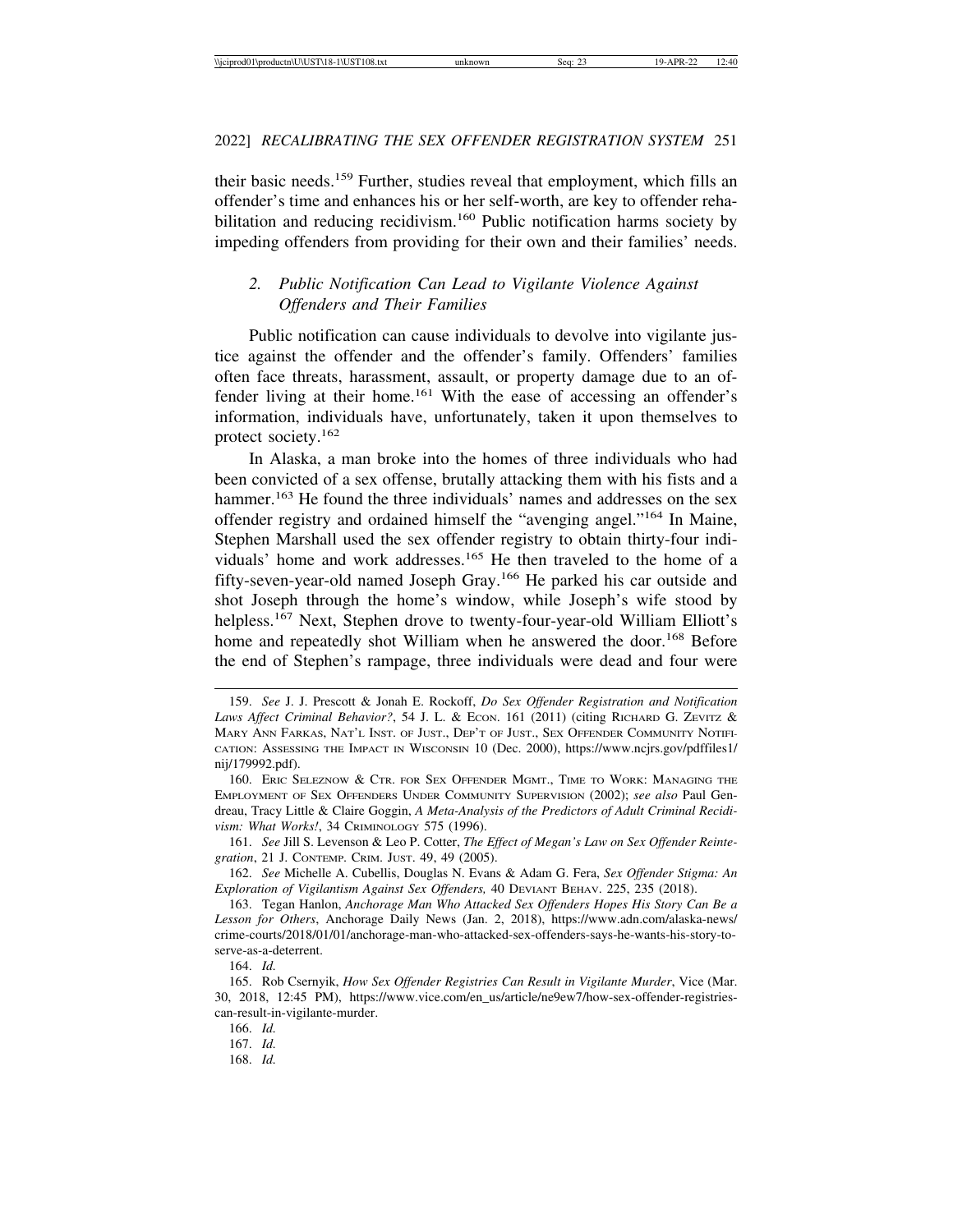spared when Stephen drove by their homes but did not stop.<sup>169</sup> While these stories illustrate extreme cases, studies reveal many offenders face some form of violence or persecution.<sup>170</sup> Beyond brutal attacks, sex offenders undergo community shaming, death threats in the mail, and insults. The shaming and ostracism extend beyond offenders to their children, spouse, parents, and employers. States can forgo these issues by placing access to offenders' information solely in the hands of law enforcement agents—the individuals trained to utilize the information.

#### *3. Public Notification Can Decrease Neighborhood Property Values*

An often-unrealized outcome of a public registry is its effects on neighborhood property values. By notifying the public that an offender lives in a neighborhood, individuals are hesitant to purchase homes in that area. The result is sex offenders' neighbors' property values decreasing. Studies reveal houses in a sex offender's neighborhood sell for 17 to 19 percent less than similar houses not located near a sex offender, and when an offender moves into a neighborhood, housing values on the block decline by an average of 4 percent.<sup>171</sup> By making the registry public, neighbors of sex offenders are harmed.

#### *4. Public Notification Can Cause a Survivor to Forgo Reporting the Offense*

In 90 percent of child rapes, the survivor knew the offender.<sup>172</sup> In many situations, the offender was a family member or close relation. The offender may own the home where their victim resides or provide the salary that supports the victim's family. As a result, juvenile survivors may hesitate to report the incident due to the impact public notification would have on their family.173 Public notification can also add a stigma to a survivor's family if the perpetrator and survivor share the same name, adding an additional hurdle a survivor must overcome to report the offense.

#### *C. Limit Sex Offenders' Residency Restrictions*

Currently, many sex offenders are unable to find housing due to jurisdictions' residency restrictions. Residency restrictions create a false sense of security for communities, while limiting offenders' employment and housing opportunities and potentially forcing an offender underground or

<sup>169.</sup> *Id.*

<sup>170.</sup> *See* Cubellis et al., *supra* note 162, at 236.

<sup>171.</sup> Leigh Linden & Jonah E. Rockoff, *Estimates of the Impact of Crime Risk on Property Values from Megan's Laws*, 98 AM. ECON. REV. 1103, 1104 (2008).

<sup>172.</sup> GREENFELD, *supra* note 22, at iii.

<sup>173.</sup> *See* Robert E. Freeman-Longo, *Prevention or Problem*, 8 SEXUAL ABUSE: J. RES. & TREATMENT 91, 99 (1996).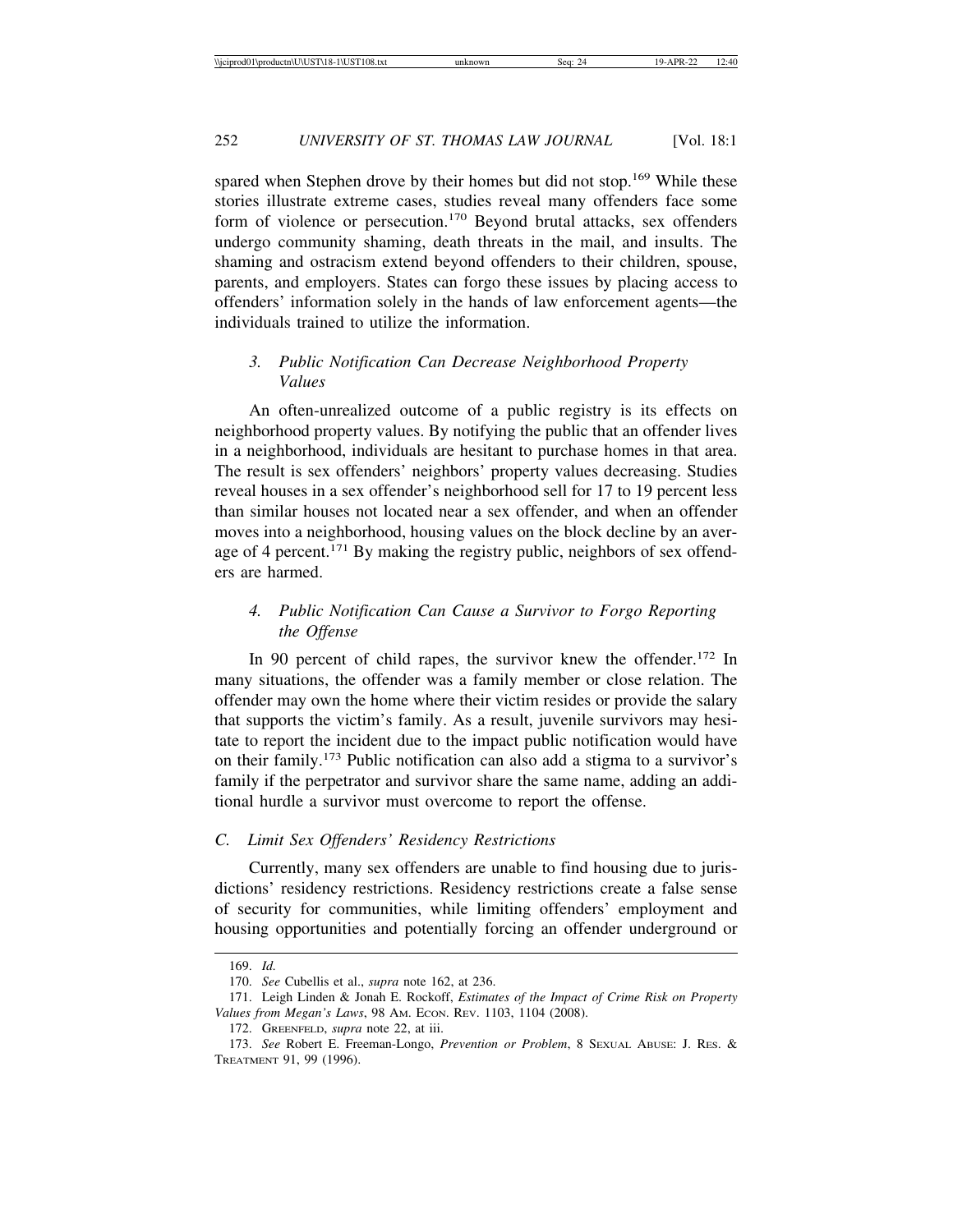into homelessness. States should craft their residency restrictions to ensure offenders are able to obtain housing and employment.

Roughly thirty-three states place residency restrictions on sex offenders.174 In Georgia, offenders cannot reside or work within 1,000 feet of any childcare facility, church, school, or area where minors congregate.<sup>175</sup> These requirements place unworkable restrictions on offenders. In Catoosa County, Georgia, only two apartment complexes in the entire county meet these standards.176 Families are torn apart when offenders are unable to live in the family home.<sup>177</sup> The few housing options available to sex offenders are often unattainable due to the cost of rent, rental deposit, and high demand.<sup>178</sup> The restrictions clump offenders together in one region of the city.179 Further, when new residency restrictions are passed, offenders' families are required to move from their homes in search of a new compliant location.<sup>180</sup> Finally, households with a registered sex offender are prohibited from partaking in federally-assisted housing programs.<sup>181</sup> The result is many offenders are driven into homelessness due to their inability to find housing.182

The negative effects of residency restrictions come with little value. A study analyzing the patterns of released sex offenders found, based on the offenses' locations, residency restrictions would not have prevented the offense.183 The study examined the patterns of all offenders in a twelve-year

177. *See* Jill S. Levenson & Leo P. Cotter, *The Impact of Sex Offender Residence Restrictions: 1,000 Feet From Danger or One Step From Absurd?*, 49 INT'L J. OFFENDER THERAPY & COMPAR. CRIMINOLOGY 168, 173 (2005) (In a study of Florida sex offenders, 44 percent reported that they were unable to live with supportive family members due to zoning laws.).

178. *See In re* Taylor, 60 Cal. 4th 1019, 1030, 343 P.3d 867, 874 (2015).

179. See Sex Offender Restricted Residency Zone Map, LEWISTON MAINE POLICE DEP'T, https://www.lewistonmaine.gov/893/Sex-Offender-Restricted-Residency-Zone-M (last visited Apr. 7, 2020); *see also Sex Offender Residency Restriction Map, City of Brookfield Wisconsin,* CITY OF BROOKFIELD WIS. (Dec. 1, 2020), https://www.ci.brookfield.wi.us/DocumentCenter/ View/14064/Sex-Offender-Map.

180. *See* Jacqueline Canlas-Laflam, *Has Georgia Gone Too Far-or Will Sex Offenders Have To?*, 35 HASTINGS CONST. L. Q. 309, 315 (2008) (citing Whitaker v. Perdue, No. 4:06-cv-140-CC (N.D. Ga. filed June 20, 2006)) (Woman and her family were forced to move when Georgia legislature passed a new residency restriction statute, which placed her home in violation because it was within one thousand feet of a church that operated a daycare.).

181. 24 C.F.R. § 5.856 (2020).

182. See Beth Schwartzapfel & Emily Kassie, *Banished*, THE MARSHALL PROJECT (Oct. 3, 2018, 7:00 AM), https://www.themarshallproject.org/2018/10/03/banished.

183. *See* Grant Duwe, William Donnay & Richard Tewksbury, *Does Residential Proximity Matter? A Geographic Analysis of Sex Offense Recidivism*, 35 CRIM. JUST. & BEHAV. 484, 484 (2008).

<sup>174.</sup> *Sex Offender Enactments Database*, NAT'L CONF. OF STATE LEGISLATURES, (Jan. 1, 2018), https://www.ncsl.org/research/civil-and-criminal-justice/sex-offender-enactmentsdatabase.aspx.

<sup>175.</sup> GA. CODE ANN. § 42-1-15 (2017).

<sup>176.</sup> Jessica Szilagyi, *Georgia City Wrong to Target Sex Offenders in New "Homelessness Ordinance*,*"* ALL ON GA. (Nov. 14, 2018), https://allongeorgia.com/georgia-column-politics/column-georgia-city-wrong-to-target-sex-offenders-in-new-homelessness-ordinance.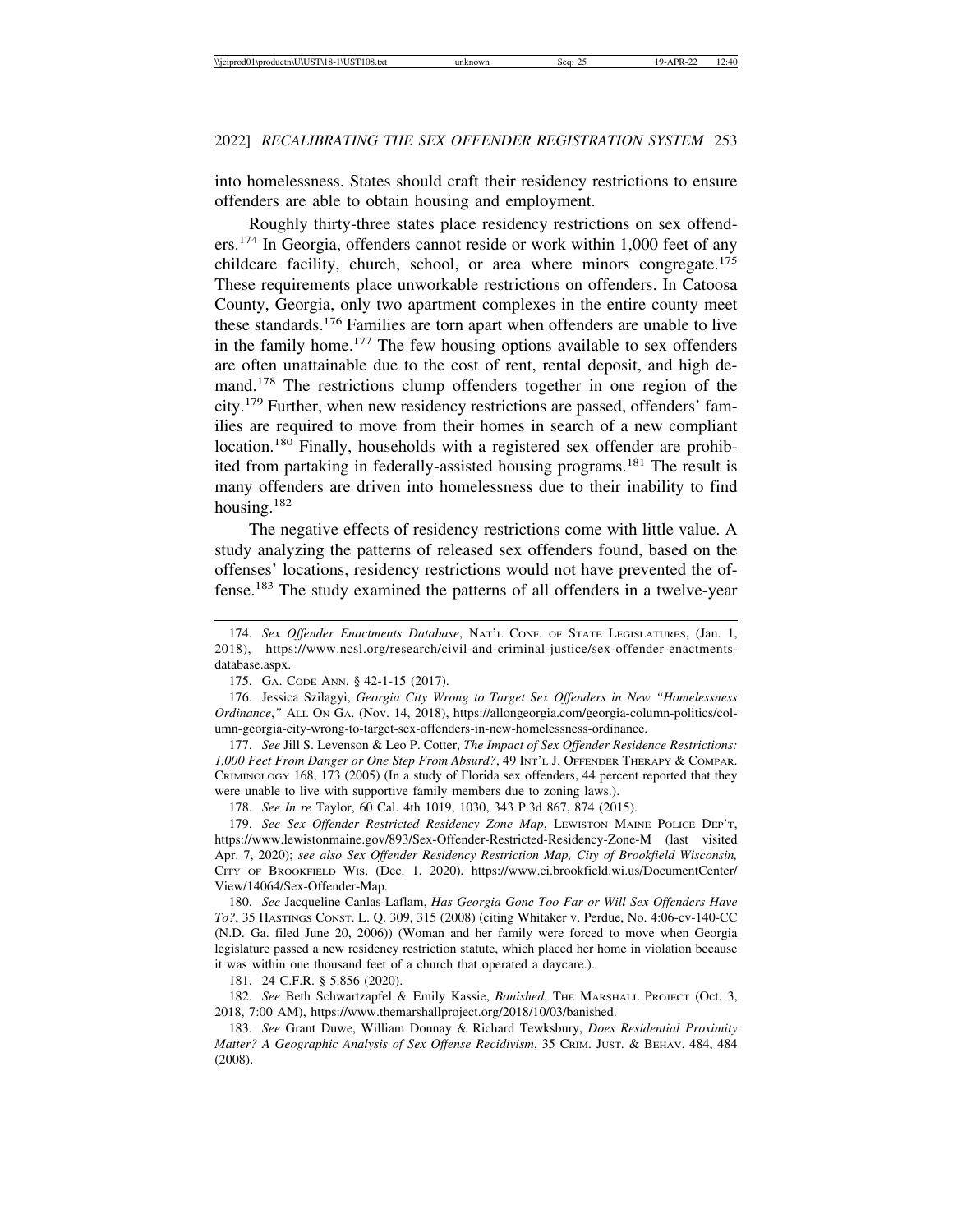period who, prior to the enactment of residency restrictions, recommitted a sexual offense.<sup>184</sup> It found, of the 224 offenders studied, none of their offenses would have been prevented by a residency restriction.185 Most offenders do not select their victims based upon the victim's proximity to their home, but rather on their ability to manipulate a preexisting relationship.186 This conclusion is affirmed by statistics showing that the majority of sexual offenses are committed by known relations.187 The study further revealed stranger offenders, which residency restrictions are enacted to protect against, are more likely to travel outside their neighborhood to commit the offense.188

Rather than lowering recidivism, residency restrictions can create the opposite effect.189 Residency restrictions prohibit an offender from obtaining employment.190 The restrictions can limit opportunities to attend treatment services.191 They limit many pro-social support systems, like church groups, volunteer opportunities, community choir, or other extracurricular activities, which take place within 1,000 feet of a park, church, or place where children congregate.<sup>192</sup> Studies report positive support networks are key to lowering an offender's likelihood of reoffending.<sup>193</sup>

Residency restrictions limit an offender's ability to acquire housing and employment. As a result, offenders are prohibited from reentering society. States must realize that offenders will eventually be released from prison, and when they are, they need to find viable housing and employment opportunities. If they are unable to care for themselves, both they and their families will become dependent upon government services. Or worse, the offender will become frustrated and be forced down a path towards criminal activity and re-offense. Housing restrictions must either be lifted or greatly limited.

188. Duwe, Donnay & Tewksbury, *supra* note 183, at 492.

190. *See* MARCUS NIETO & DAVID JUNG, THE IMPACT OF RESIDENCY RESTRICTIONS ON SEX OFFENDERS AND CORRECTIONAL MANAGEMENT PRACTICES: A LITERATURE REV. 18 (2006).

191. *See id.*

192. JILL S. LEVENSON, SEX OFFENDER RESIDENCE RESTRICTIONS: A REPORT TO THE FLORIDA LEGISLATURE 10 (2005).

193. *See* SEX OFFENDER MGMT. BD., COLO. DEP'T PUB. SAFETY, REPORT ON SAFETY ISSUES RAISED BY LIVING ARRANGEMENTS FOR AND LOCATION OF SEX OFFENDERS IN THE COMMUNITY 31 (2004).

<sup>184.</sup> *Id.*

<sup>185.</sup> *Id.*

<sup>186.</sup> *Id.*

<sup>187.</sup> GREENFELD, *supra* note 22.

<sup>189.</sup> *See* MINN. DEP'T OF CORR., RESIDENTIAL PROXIMITY & SEX OFFENSE RECIDIVISM IN MINNESOTA, at 2 (2007), https://ccoso.org/sites/default/files/import/SexOffenderReport-Proximity.pdf.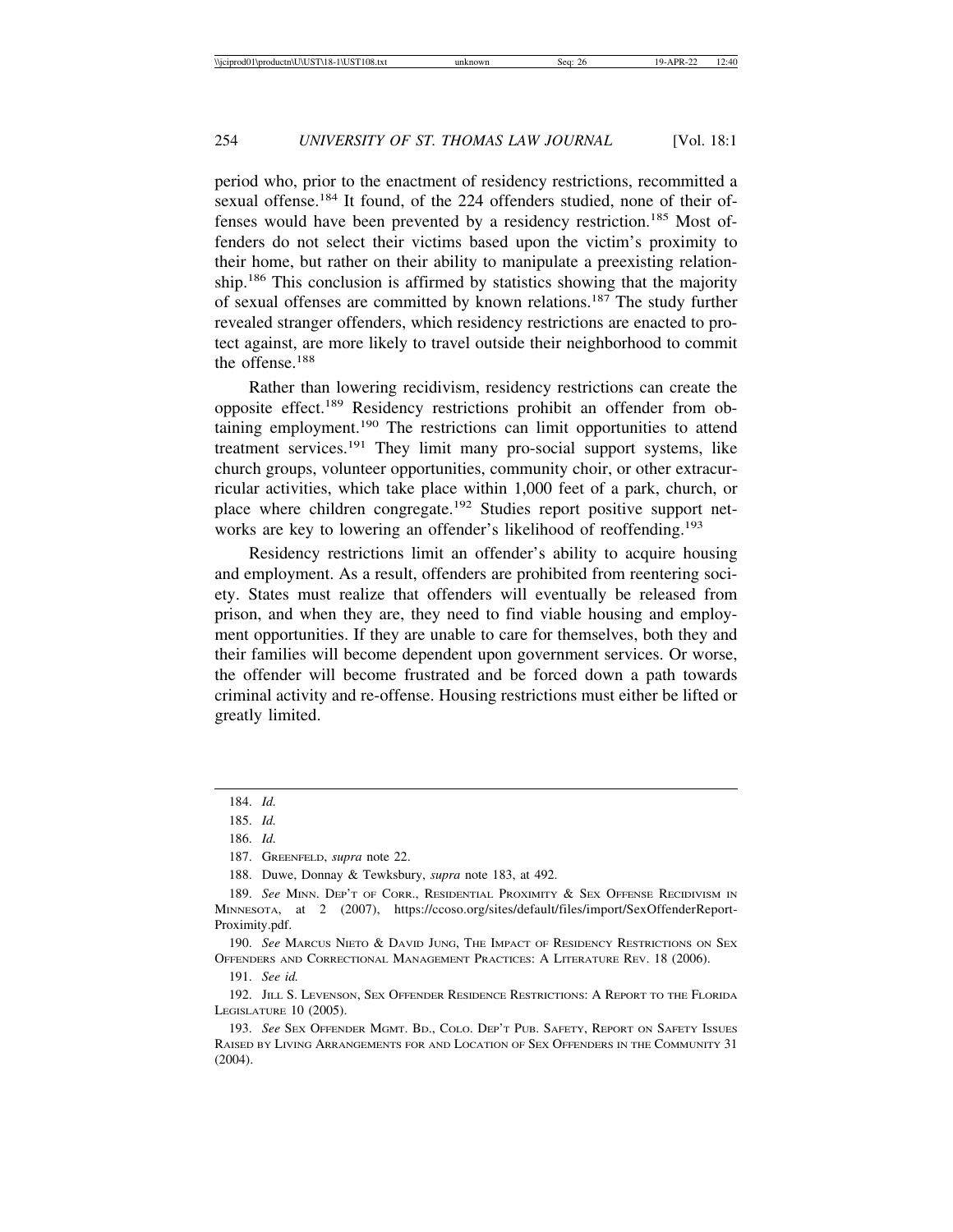#### *D. Limit Length of Registration*

States should limit low-risk offenders' registration periods to under five years. By limiting individuals' registration periods, states will save resources by not having to:

- monitor low-risk individuals for an extended period of time;
- update information when a sex offender moves, changes employment, travels outside the United States, or acquires a different vehicle;
- adjudicate violations for low-risk offenders' failure to register;
- hire personnel for offenders' yearly check-ins; or
- increase the number of prison beds for individuals who violate their registration requirements.

Lowering low-risk offenders' registration periods poses little risk to public safety. Studies show low-risk offenders are likely to reoffend within five years and high-risk offenders within fifteen.194 These recidivism rates decrease based on an offender's characteristics, support network, and available rehabilitation services. The resources that states will save due to the lowered registration periods can be reallocated to enhance sex offender reintegration and rehabilitation services, which will potentially decrease recidivism.

Further, other countries currently follow lower registration periods. Compared to other countries with sex offender registries, the United States has one of the lengthiest registration periods. Twelve countries set their minimum registration periods at or below five years and an additional six countries set their minimum registration periods below ten years.195 The remaining countries, with higher registration periods, only require registration for the country's most heinous sexual offenses. The United States should follow other countries and use its registration system to target highrisk offenders.

Currently, low-risk offenders are required to register well beyond the time period necessary to ensure public safety. Decreasing the registration period will help offenders be self-sustaining and decrease the registry's cost. This cost savings will permit states to invest more resources in monitoring high-risk individuals and investing in rehabilitative services.

<sup>194.</sup> Harris & Hanson*, supra* note 40.

<sup>195.</sup> OFFICE OF SEX OFFENDER SENTENCING, MONITORING, APPREHENDING, REGISTERING, AND TRACKING, U.S. DEP'T OF JUSTICE, SMART SUMMARY: GLOBAL OVERVIEW OF SEX OFFENDER REGISTRATION AND NOTIFICATION SYSTEMS, APP. D: SUMMARY TBL. OF NAT'L PROVISIONS (2016).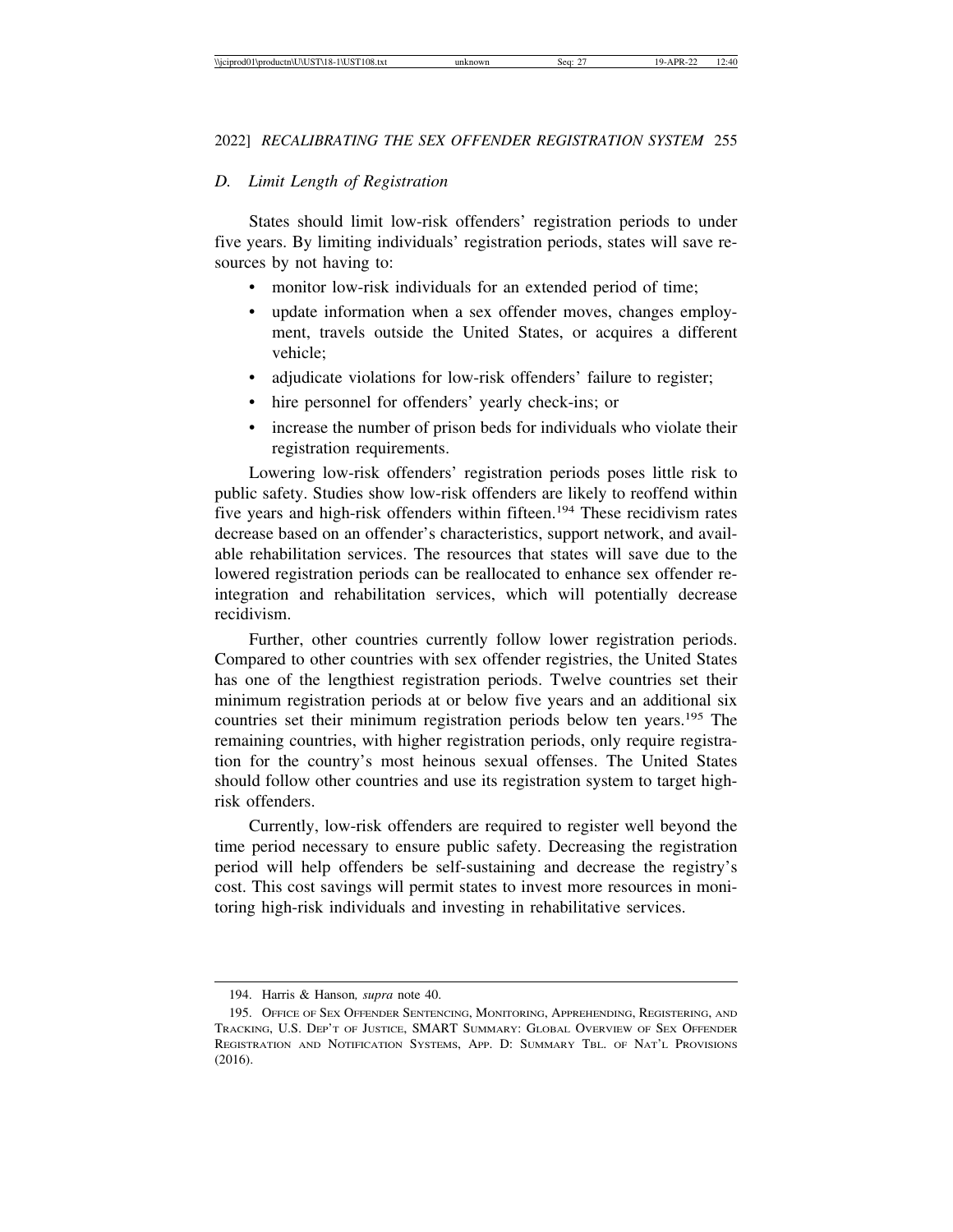#### *E. Reallocate Funds from Registry Upkeep to Survivor Services and Public Education Programs*

States will decrease the cost of their registries if they limit the number of offenders on their registries, decrease registration lengths, and repeal restrictions that impede offenders from reentering society. States can then use the cost savings to fund survivor services and community programming.

Sexual assault is one of the most atrocious offenses one can endure. Many survivors of sexual offense face lifelong physical and emotional harms. Following an assault, survivors report feeling anxious, guilty, and afraid.<sup>196</sup> They can develop a form of post-traumatic stress disorder.<sup>197</sup> It causes survivors to have nightmares and intrusive memories of the event, feel they are always in danger, and begin to distrust those around them.<sup>198</sup> The effects can lead to depression, obsessive-compulsive disorder, alcohol and substance abuse, eating disorders, and in the worst cases, suicide.<sup>199</sup> Many individuals undergo these traumas alone and never report the offense to law enforcement or campus safety.200 Those who do report the offense are often retraumatized through law enforcement questioning and the criminal justice process.<sup>201</sup>

Instead of focusing funds on the monitoring of sex offenders, states should increase their funding of survivor service programs. These programs can include adopting or enhancing survivor advocates within prosecutors' offices who will walk with the survivor through the criminal process and connect the survivor with necessary services.<sup>202</sup> States should also enact programs requiring law enforcement officers to complete trainings on trauma-focused investigations, which can increase a survivor's ability to report the offense.203 While increasing survivor services is an after-the-fact solution, it ensures individuals are supported when reporting a crime. These programs put mechanisms in place to ensure survivors are connected to services that will help them cope with the mental or physical trauma.

<sup>196.</sup> Matthew Tull, *Symptoms of PTSD After a Sexual Assault,* VERY WELL MIND, https:// www.verywellmind.com/symptoms-of-ptsd-after-a-rape-2797203 (last updated Aug. 10, 2021).

<sup>197.</sup> *Id.*

<sup>198.</sup> *Id.*

<sup>199.</sup> *See* Dean G. Kilpatrick, *The Mental Health Impact of Rape*, NAT'L VIOLENCE AGAINST WOMEN PREVENTION RSCH. CTR. (2000), https://mainweb-v.musc.edu/vawprevention/research/ mentalimpact.shtml.

<sup>200.</sup> *See* Bonnie Fisher, Leah E. Daigle, Francis T. Cullen & Michael G. Turner, *Reporting Sexual Victimization to the Police and Others: Results from a National-Level Study of College Women*, 30 CRIM. JUST. & BEHAV. 6, 7 (2003).

<sup>201.</sup> *See* Lisa R. Avalos, *Policing Rape Complainants: When Reporting Rape Becomes a Crime*, 20 J. GENDER, RACE & JUST. 459, 468–69 (2017).

<sup>202.</sup> *See, e.g.*, *Victim Assistance Program*, DOUG PETERSON NEB. ATT'Y GEN., https:// ago.nebraska.gov/victim-assistance-program (last visited Apr. 21, 2020).

<sup>203.</sup> *See* Off. on Violence Against Women, *The Importance of Understanding Trauma-Informed Care and Self-Care for Victim Service Providers*, U.S. DEP'T OF JUST. (July 30, 2014), https://www.justice.gov/archives/ovw/blog/importance-understanding-trauma-informed-care-andself-care-victim-service-providers.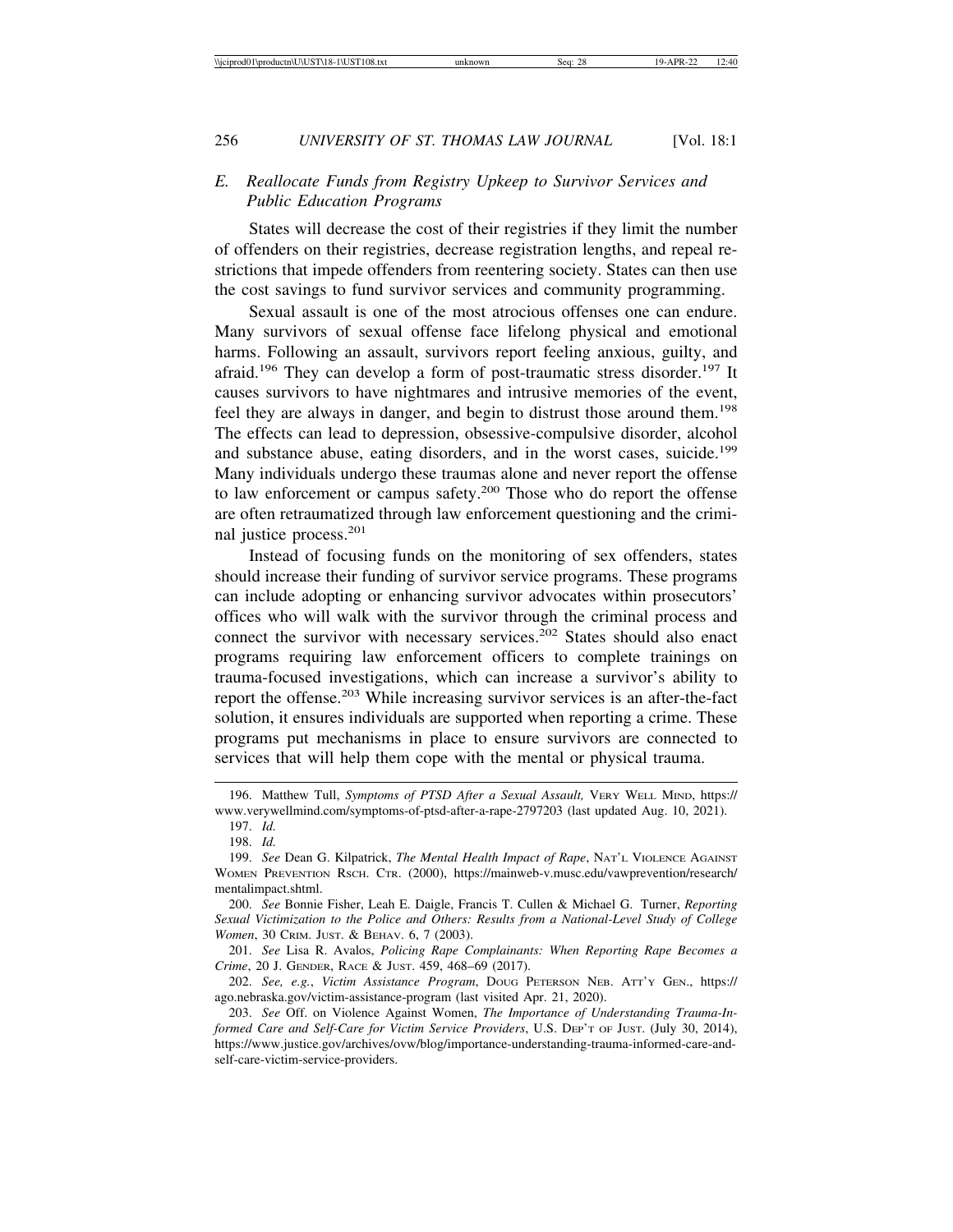Beyond increasing survivor services, states should increase funding to programs aimed at preventing sexual abuse. The Centers for Disease Control created a Sexual Violence Preventative Package to help communities and states create sexual violence prevention programs.<sup>204</sup> The strategy established five key areas communities must focus on:

- promoting social norms that protect against violence;
- teaching skills to prevent sexual violence;
- providing economic and social opportunities to empower females;
- creating protective environments; and
- supporting victims/survivors to lessen harms.<sup>205</sup>

Through proper programming states can begin to change attitudes and decrease the number of sexual offenses.

Finally, states can redirect funds to sex offender rehabilitation programs. Rehabilitation programs can help offenders reintegrate into society and curb their underlying compulsions. Washington state created a treatment option for offenders as an alternative to incarceration. Under the Special Sex Offender Sentencing Alternative (SSOSA), an offender's jail time is reduced in exchange for outpatient treatment and supervision.<sup>206</sup> As part of the program, the offender normally spends twelve months in jail; then upon release, the offender is supervised by the Department of Corrections.207 The offender must maintain employment, successfully participate in treatment, remain law abiding, pay restitution to the survivor, and follow court-ordered requirements.<sup>208</sup> The program aims to treat offenders' underlying compulsions, which are likely to result in recidivism.209 Individuals who partake in SSOSA have lower recidivism rates than those who remain incarcerated and are later released.210 The program was also found to increase the intrafamily reporting of sex crimes.211 Rehabilitation programs can help reduce recidivism and reintegrate offenders into society.

<sup>204.</sup> *See* KATHLEEN C. BASILE, SARAH DEGUE, KATHRYN JONES, KIMBERLEY FREIRE, JENNY DILLS, SHARON G. SMITH & JERRIS L. RAIFORD, NAT'L CTR. FOR INJ. PREVENTION & CONTROL, CTRS. FOR DISEASE CONTROL & PREVENTION, STOP SV: A TECHNICAL PACKAGE TO PREVENT SEXUAL VIOLENCE (2016), https://www.cdc.gov/violenceprevention/pdf/sv-prevention-technicalpackage.pdf.

<sup>205.</sup> *Id.* at 3.

<sup>206.</sup> WASH. REV. CODE ANN. § 9.94A.670 (2009).

<sup>207.</sup> *Id.*

<sup>208.</sup> *Id.*

<sup>209.</sup> *See* DAVID S. MARSHALL, <sup>W</sup>ASHINGTON'<sup>S</sup> SPECIAL SEX OFFENDER SENTENCING ALTER-NATIVE, MARSHALL DEF. FIRM, at 5, https://marshalldefense.com/wp-content/uploads/2018/08/ MDF-SSOSA-Guide.pdf.

<sup>210.</sup> *See* WASH. STATE INST. FOR PUB. POL'Y, SEX OFFENDER SENTENCING IN WASHINGTON STATE: SPECIAL SEX OFFENDER SENTENCING ALTERNATIVE TRENDS (2006), http:// www.wsipp.wa.gov/ReportFile/928/Wsipp\_Special-Sex-Offender-Sentencing-Alternative-Trends\_Report.pdf.

<sup>211.</sup> MARSHALL, *supra* note 209, at 3.